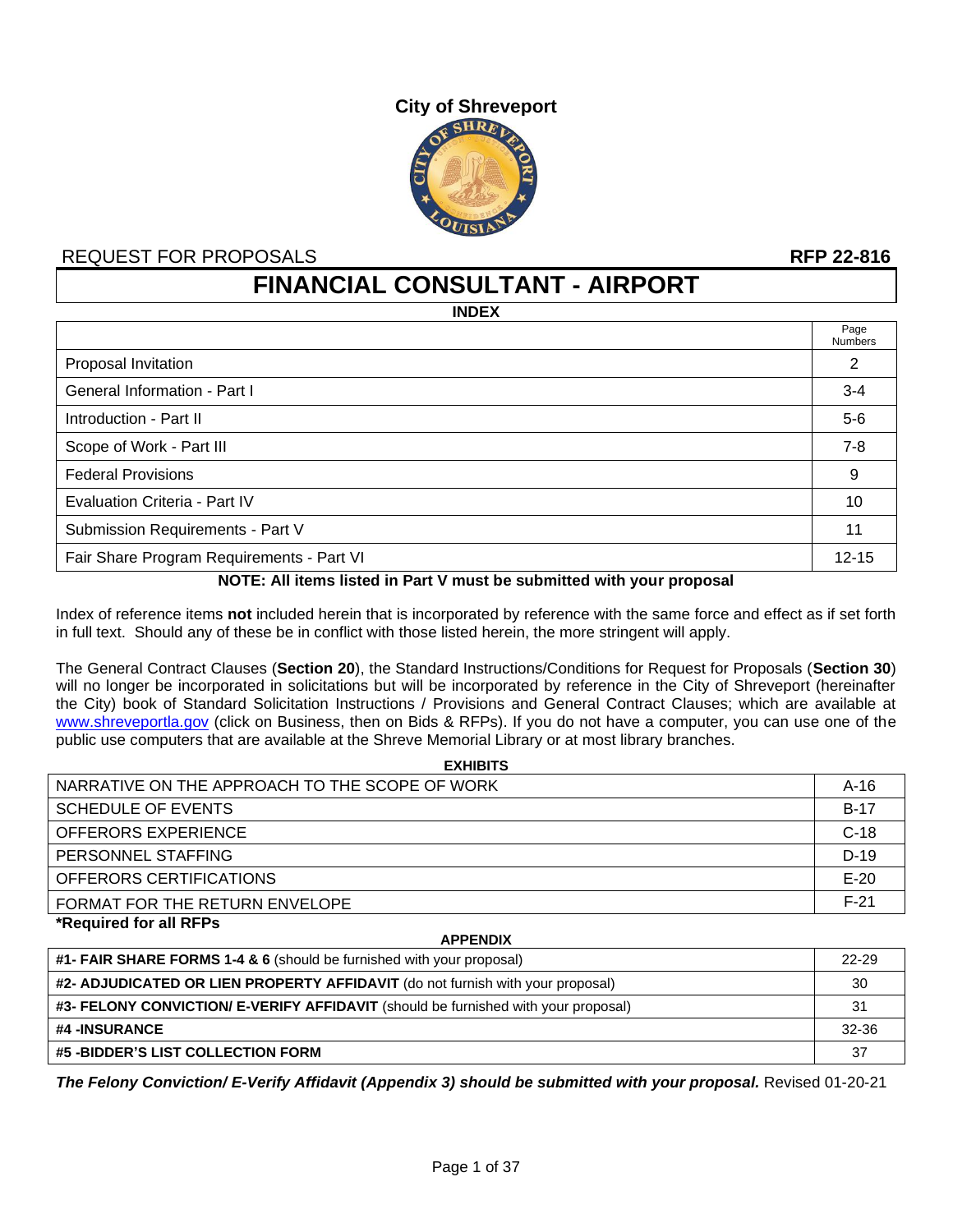# CITY OF SHREVEPORT-PURCHASING DIVISION

P.O. BOX 31109 SHREVEPORT, LOUISIANA 71130-1109 
G Suite 610, 505 TRAVIS SHREVEPORT, LA 71101-3042 Phone 318/673-5450 web site: www.shreveportla.gov Fax 318/673-5408

April 13, 2022

RFP 22-816

#### **MUST BE RECEIVED NOT LATER THAN 3:00 P.M. (CST) ON: May 17, 2022**

#### PROPOSAL TITLE: **FINANCIAL CONSULTANT - AIRPORT**

You are invited to submit proposals in accordance with the requirements of this solicitation which are contained herein.

In order for your proposal to be considered, it must be received in the Purchasing office not later than the date and time as listed above. Solicitation documents are posted on BidSync.com. To view the general RFP information and receive notices by email, register with BidSync. Registration is free. If you wish to view or download entire RFP packages, you may do so for an annual fee. It takes about two weeks to get a digital signature. *Allow additional time to set up the digital signature in BidSync.* Go to BidSync.com for more information on this. Solicitation documents are also available at [www.shreveportla.gov/Solicitations.](http://www.shreveportla.gov/Solicitations) BidSync shall be the official source of solicitation documents.

It shall be the responder's responsibility to make inquiry as to the addenda issued. All inquiries pertaining to this RFP shall reference RFP number as shown above. Paper proposals received by the Purchasing Office after the time specified will be documented and then returned to the Offeror unopened. Due to the possibility of negotiation with all Offerors, the identity of any Offeror or the contents of any proposal will not be public information until after the contract award is made. Paper proposals and modifications received in response to this Request for Proposals shall be time stamped upon receipt and secured in the Purchasing Division until the established due date. Attendance by the submitter on the established due date is unnecessary, because submittals will be opened at a later time in the presence of a procurement employee or selection committee member.

The proposals must be signed in ink by an official authorized to bind the Offeror, and it shall contain a statement to the effect that the proposal is firm for a period of at least 120 days from the closing date for submission of proposals. **Paper proposals must be submitted using the envelope format as provided in this solicitation document in a sealed opaque envelope/container showing the above proposal title, number, opening date, time of opening and appropriate license number(s) on the outside of the envelope or if a sealed container is used, then all this information shall be shown on the top of the container. The City does not accept faxed or emailed responses for formal solicitations.**

All submittals (see Part V, Submission Requirements) received in response to this Request for Proposals will be rated by the City's Selection Committee, based upon the Evaluation Criteria as listed in Part IV. If the best Offeror is clearly identified from the point summary, there will not be a need for oral presentations. If not, then an oral presentation from a minimum of two (the highest rated) firms shall be required. This solicitation does not commit the City to award a contract, to pay any costs incurred in the preparation of a proposal, or to procure or contract for the articles of goods or services. The City reserves the right to accept or reject any or all proposals received as a result of this request, to waive informalities, to negotiate with all qualified Offerors, or to cancel in part or in its entirety this proposal, if it is in the best interest of the City to do so.

City of Shreveport

Renee Anderson, MBA, CPPB Interim Purchasing Agent

**Important- If you consider the specifications as restrictive or have a problem with this document please contact the Purchasing Agent at least five days before the proposal opening at (318) 673-5450.**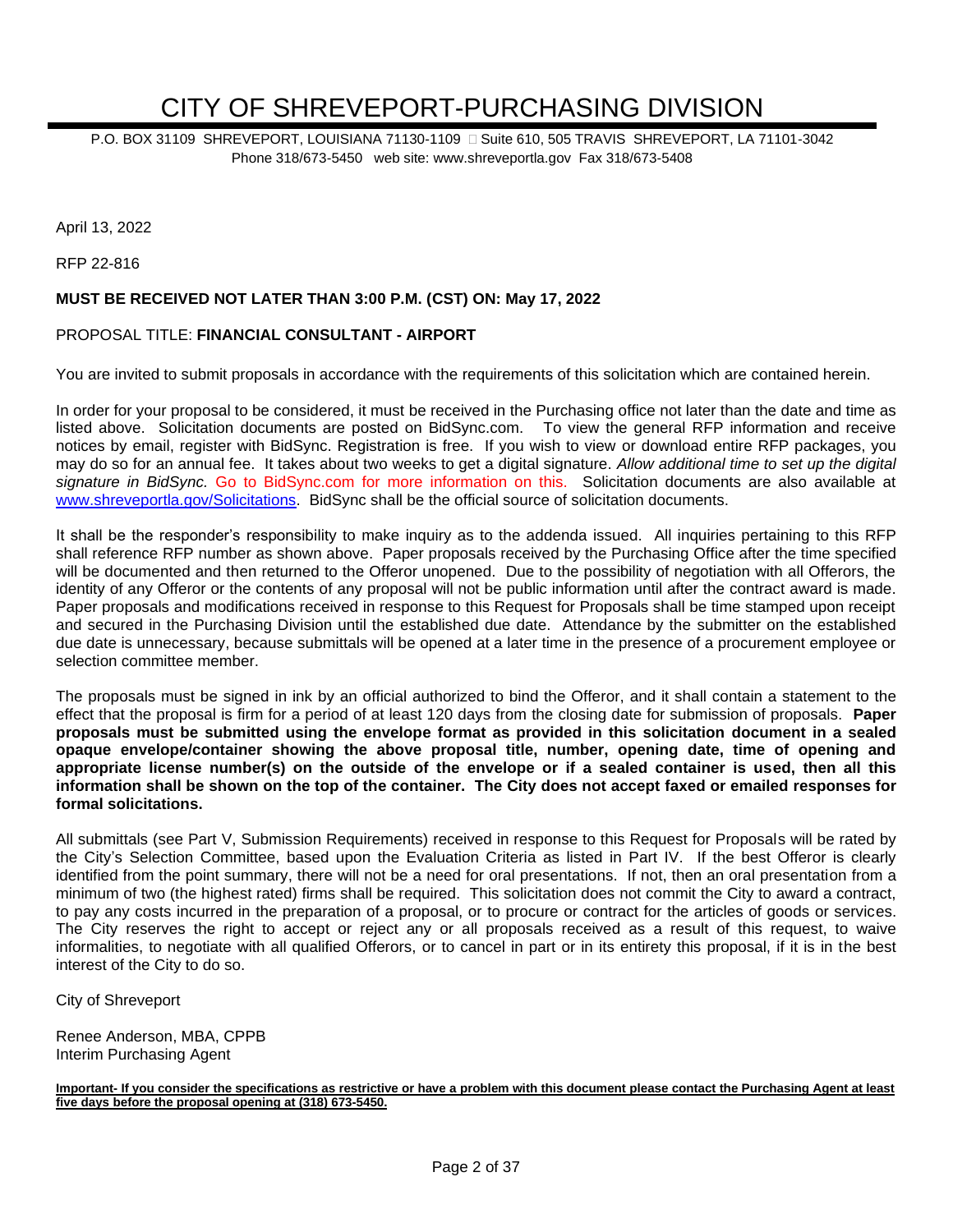There will be a **Non-Mandatory Pre-Proposal Meeting** April 19, 2022, at 10:00 AM at Shreveport Regional Airport- 3<sup>rd</sup> Floor Conference Room located at 5103 Hollywood Avenue, Suite 300, Shreveport, LA 71109.

#### PART I

#### **GENERAL INFORMATION**

- 1.0 Proposals will be considered as specified herein or attached hereto under the terms and conditions of this proposal.
- 2.0 Proposals must be made in the official name of the firm or individual under which business is conducted (showing an official business address) and must be signed in ink by a person duly authorized to legally bind the person, partnership, company, or corporation submitting the proposal.
- 3.0 Offerors are to include all applicable requested information and are encouraged to include any additional information they wish to be considered.
- 4.0 It is up to you to make sure that all the information requested is returned to us by using the envelope format shown in this package.
- 5.0 *Each Proposer shall submit one (1) signed original response. Five (5) additional copies of the proposal should be provided, as well as one (1) redacted copy, if applicable (See Section 8.0) and a searchable electronic copy on two (2) separate CDs or USB flash drives.*
- 5.1 Proposals should be sent to:
- 5.1.1 City of Shreveport
- 5.1.2 Office of The Purchasing Agent
- 5.1.3 Government Plaza-Suite 610
- 5.1.4 505 Travis Street
- 5.1.5 Shreveport, LA 71101-3042
- 5.1.6 **If required-** STATE CONTRACTORS LICENSE NUMBER MUST BE SHOWN ON THE OUTSIDE OF THE ENVELOPE.

#### 6.0 **QUESTIONS**

- 6.1 Offerors requiring additional information may email or fax their questions so that they will be received at least five (5) working days prior to proposal opening to:
- 6.2 Email [shay.meadows@shreveportla.gov](mailto:shay.meadows@shreveportla.gov) or fax Shay Meadows at 318-673-5408.
- 6.3 Answers to questions received that should change and/or clarify this solicitation will be provided in writing to all Offerors via an amendment.

#### 7.0 **EXPENDITURE**

7.1 Minimum Professional Service Fee: **To be negotiated per task**.

#### 8.0 **CONFIDENTIAL INFORMATION, TRADE SECRETS, AND PROPRIETARY INFORMATION**

- 8.1 The designation of certain information as trade secrets and/or privileged or confidential proprietary information shall only apply to the technical portion of the proposal. **The financial proposal will not be considered confidential under any circumstance.** Any proposal copyrighted or marked as confidential or proprietary in its entirety may be rejected without further consideration or recourse.
- 8.2 For the purposes of this procurement, the provisions of the Louisiana Public Records Act (La. R.S. 44.1 et. seq.) shall be in effect. Pursuant to this Act, all proceedings, records, contracts, and other public documents relating to this procurement shall be open to public inspection. Proposers are reminded that while trade secrets and other proprietary information they submit in conjunction with this procurement may not be subject to public disclosure, protections must be claimed by the Proposer at the time of submission of its Technical Proposal. Proposers should refer to the Louisiana Public Records Act for further clarification.
- 8.3 The Proposer shall clearly designate the part of the proposal that contains a trade secret and/or privileged or confidential proprietary information as "confidential" in order to claim protection, if any, from disclosure. The Proposer shall mark the cover sheet of the proposal with the following legend, specifying the specific section(s) of the proposal sought to be restricted in accordance with the conditions of the legend: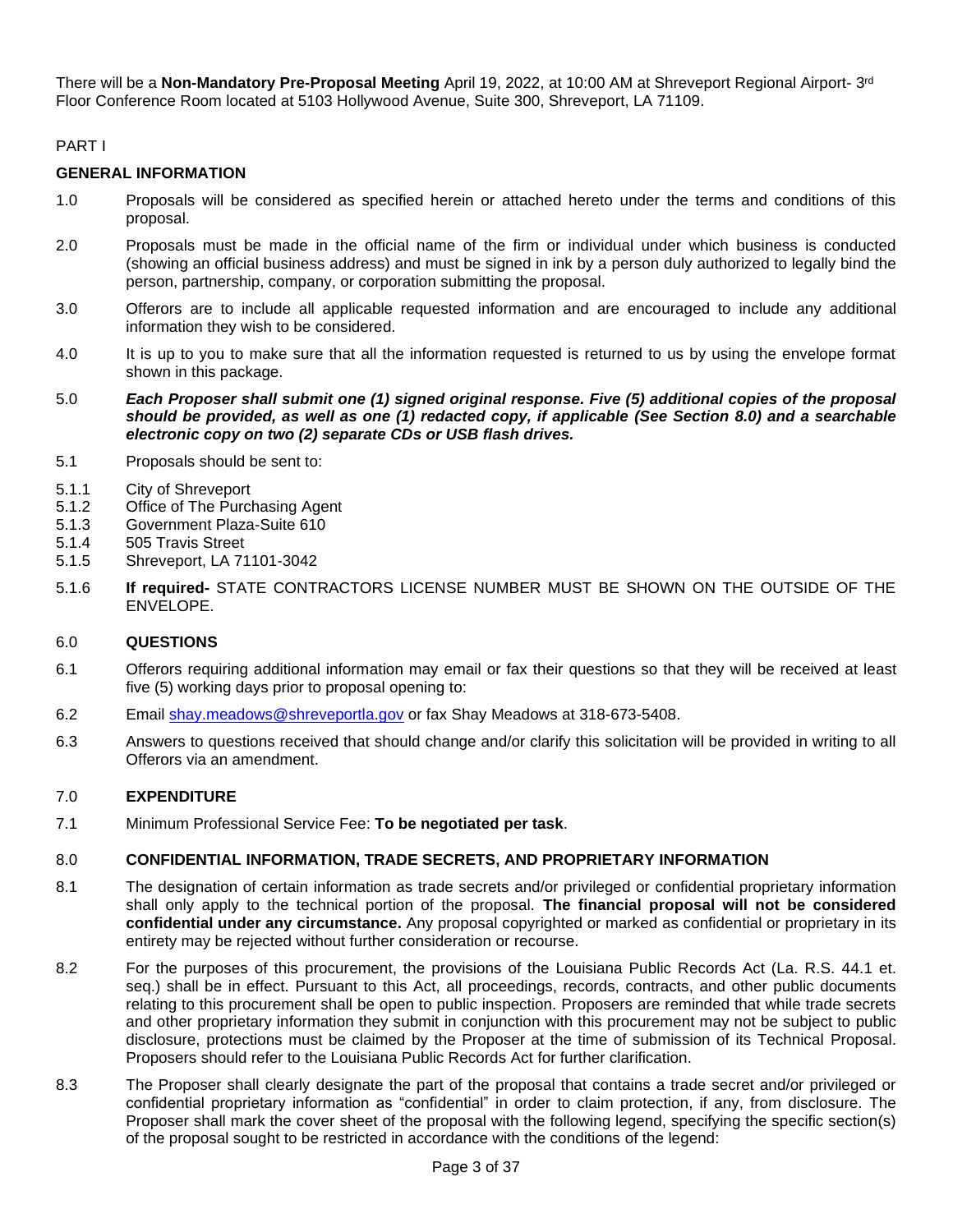#### Part I (cont'd):

- 8.4 "The data contained in pages \_\_\_\_\_ of the proposal have been submitted in confidence and contain trade secrets and/or privileged or confidential information and such data shall only be disclosed for evaluation purposes, provided that if a contract is awarded to this Proposer as a result of or in connection with the submission of this proposal, the City of Shreveport shall have the right to use or disclose the data therein to the extent provided in the contract. This restriction does not limit the City of Shreveport's right to use or disclose data obtained from any source, including the Proposer, without restrictions."
- 8.5 Further, to protect such data, each page containing such data shall be specifically identified and marked "CONFIDENTIAL".
- 8.6 If the Proposer's response contains confidential information, the Proposer should also submit a redacted copy of their proposal along with their original proposal. When submitting the redacted copy, the Proposer should clearly mark the cover as such - "REDACTED COPY" - to avoid having this copy reviewed by an evaluation committee member. The redacted copy should also state which sections or information has been removed. The proposer should also submit one (1) electronic redacted copy of its proposal on a USB flash drive. The redacted copy of the proposal will be the copy produced by the City if a competing proposer or other person seeks review or copies of the Proposer's confidential data.

#### 8.7 **If the Proposer does not submit the redacted copy, it will be assumed that any claim to keep information confidential is waived.**

- 8.8 Proposers must be prepared to defend the reasons why the material should be held confidential. By submitting a proposal with data, information, or material designated as containing trade secrets and/or privileged or confidential proprietary information, or otherwise designated as "confidential", the Proposer agrees to indemnify and defend (including attorney's fees) the City and hold the City harmless against all actions or court proceedings that may ensue which seek to order the City to disclose the information.
- 8.9 The City reserves the right to make any proposal, including proprietary information contained therein, available to other agencies or organizations for the sole purpose of assisting the City in its evaluation of the proposal. The City shall require said individuals to protect the confidentiality of any specifically identified proprietary information or privileged business information obtained as a result of their participation in these evaluations.
- 9.0 Additionally, any proposal that fails to follow this section and/or La. R.S. 44:3.2.(D)(1) shall have failed to properly assert the designation of trade secrets and/or privileged or confidential proprietary information and the information may be considered public records.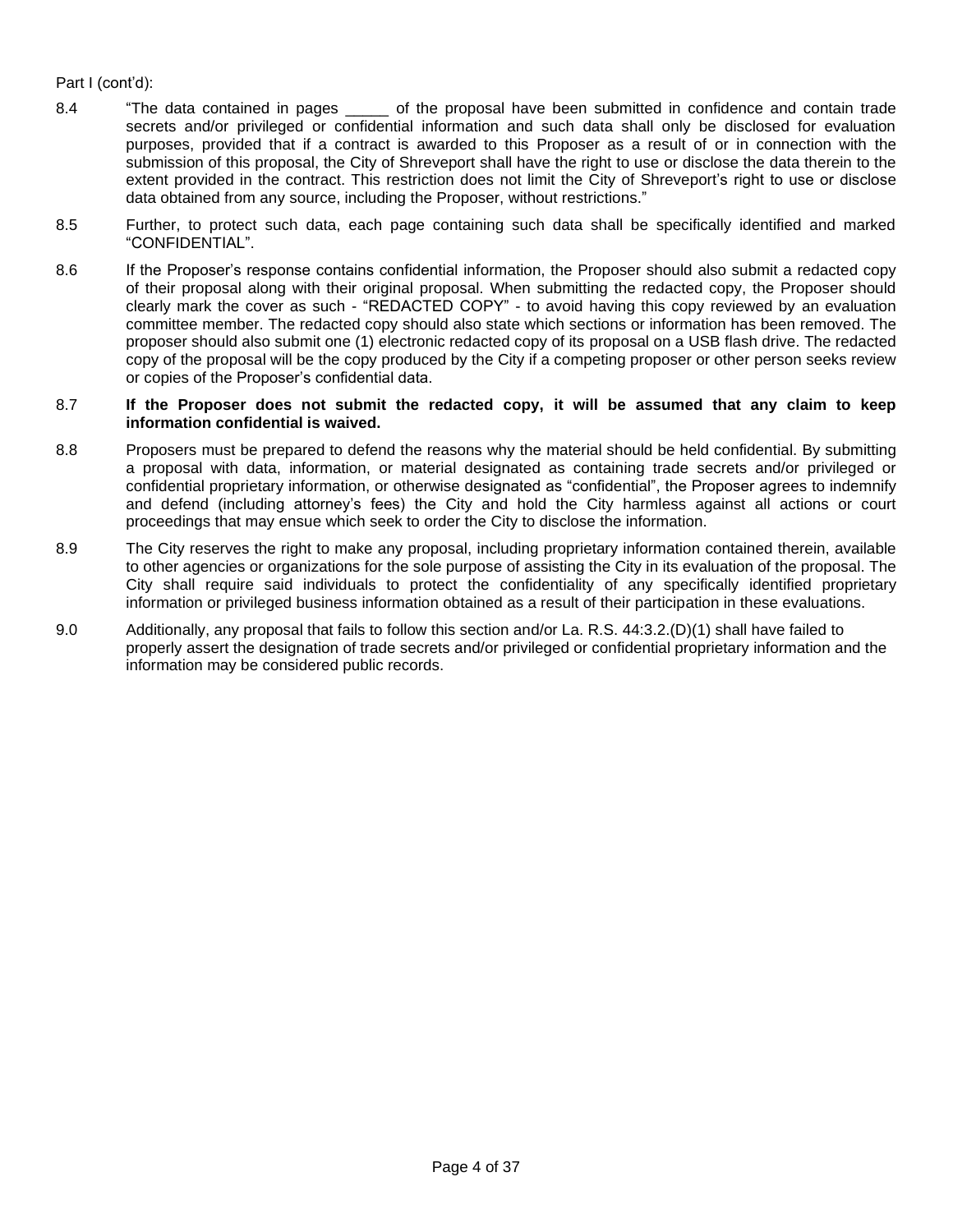#### Part II

#### **INTRODUCTION**

#### 1.0 INTENT

1.1 The Shreveport Airport Authority (SAA) is hereby giving notice that a Request for Proposals (RFP) is being requested from qualified and experienced firm(s) serving the airport industry and specializing in Airport Finance and Related Revenue Planning and Development Services (Finance/Financial Services/Financial Planning).

#### 2.0 BACKGROUND

2.1 The Shreveport Airport Authority is represented by a five-person voluntary board which serves on rotating terms. The board members are appointed on a staggered basis by the Mayor of Shreveport, Louisiana. The Shreveport Airport Authority is charged with the operation and maintenance of Shreveport Regional Airport, a commercial small hub airport and Shreveport Downtown Airport, a general aviation airport. Both airports serve the citizens of Shreveport and the surrounding region, including North Louisiana, East Texas, and Southwest Arkansas. The Airport Authority employs approximately 45 full-time employees in administration, maintenance / operations, and airport security.

#### 3.0 TERM OF CONTRACT

3.1 Contract Term: For three (3) years from the award date unless terminated or extended in accordance with the provisions listed herein. The City reserves the right to renew any resultant contract(s), if mutually agreeable with the consultant, for two (2) additional years in one-year increments, with prices to be negotiated. The SAA reserves the right to terminate such agreement(s) for its convenience.

#### PRICE CHANGES

4.1 Prices will be firm for the contract term as specified in paragraph 3.1 above. After the term of the contract, the Consultant may request price increases that are limited to the increase in the Consultants actual documented cost of doing business or the appropriate CPI or PPI, whichever is lower. Written requests for price increases must be sent by Certified Mail-Return Receipt Requested. The City reserves the right to accept or reject the price increase within fifteen days after receipt of the request. Should the City reject the price increase, the City reserves the right to cancel the contract and award to the next best Offeror or to solicit new proposals. No increase will be effective until approved in writing by the Purchasing Agent. Any decrease in the cost of the contract items shall be forwarded to the Purchasing Office with immediate inception into the contract. Any decrease in pricing shall not be less than the appropriate CPI or PPI.

#### AWARDS

5.1 An award resulting from this request shall be awarded to the responsive and responsible Offeror whose proposal is determined to be most advantageous to the City, taking into consideration price and the evaluation factors set forth in the RFP; however, the right is reserved to reject any and all proposals received, to waive any informalities, and in all cases the City will be the sole judge as to whether an Offerors proposal has or has not satisfactorily met the requirements of this RFP.

#### 6.0 EVALUATION OF PROPOSALS FOR MULTIPLE AWARDS

6.1 In addition to other factors, proposals will be evaluated on the basis of advantages to the City that might result from making more than one award (multiple awards). For the purpose of making this evaluation, administrative costs to the City for issuing and administering each contract awarded under this invitation will be considered, and individual awards will be for the items and combinations of items which result in the lowest aggregate price to the City, including such administrative costs.

#### 7.0 PURCHASE ORDER REQUIREMENT

- 7.1 The City of Shreveport shall not be responsible for invoices exceeding \$1,000 that do not have a written purchase order covering them.
- 8.0 PUBLIC ACCESS TO PROCUREMENT INFORMATION
- 8.1 Proposals will be available for public inspection at the time and date approved by the Purchasing Agent.

#### 9.0 PAYMENTS DUE THE CITY

9.1 Section 26-211 of the Citys Code of Ordinances requires the following: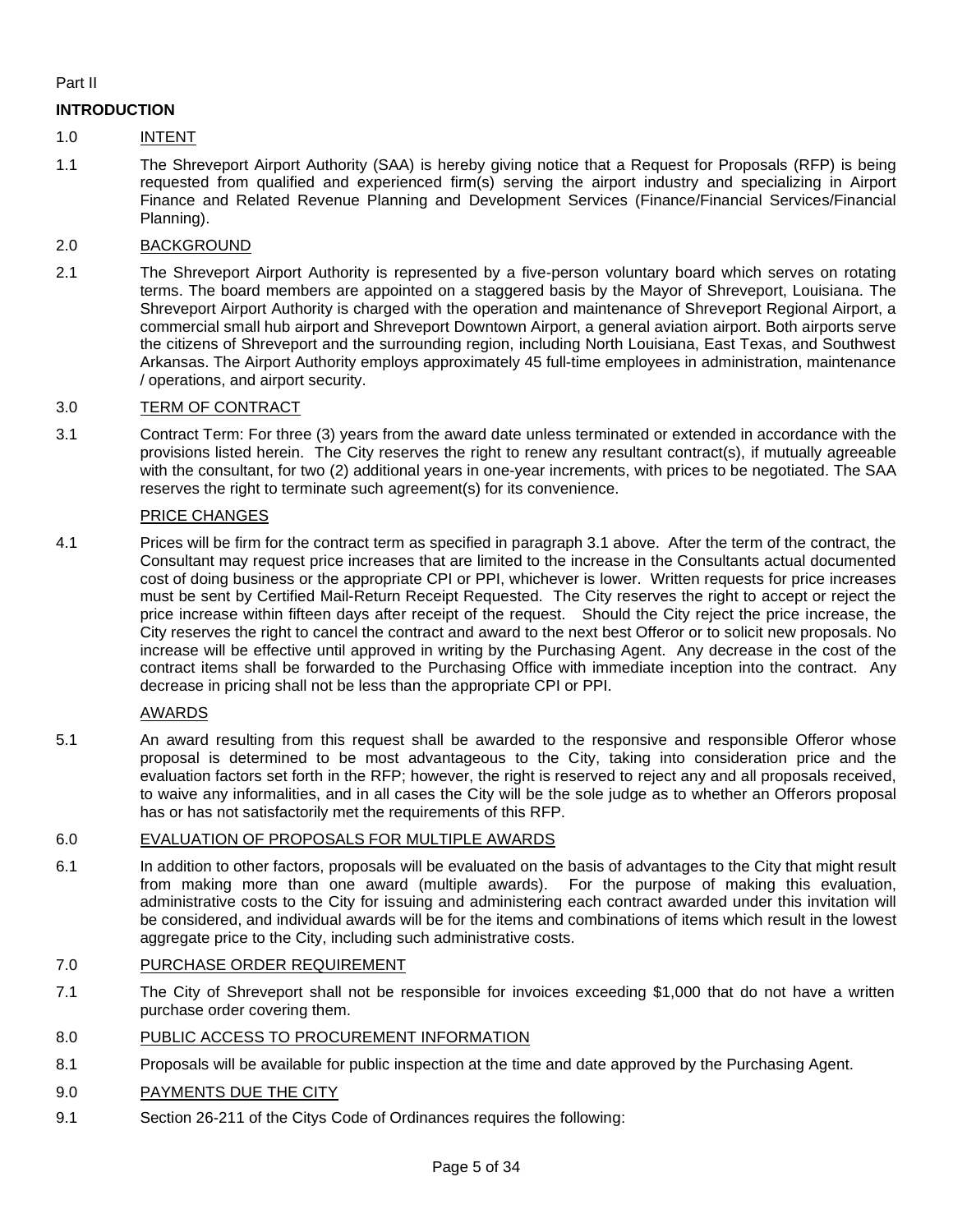#### Part II (cont'd):

- 9.1.1 On every contract to which the City is a party and for which written specifications are prepared, the specification shall include the requirement that before the contract is awarded the contractor shall pay all taxes, licenses, fees, and other charges which are outstanding and due to the City.
- 9.1.2 No contract to which the city is a party shall be awarded to any person who:
- 9.1.3 Has not paid all taxes, licenses, fees and other charges which are outstanding and due the city, or owns any property which is adjudicated to the city or which has demolition liens, grass cutting liens, or any other property standards liens on it, or owns more than 25% of a legal entity that owns any property which is adjudicated to the city or which has demolition liens, grass cutting liens, or any other property standards liens on it.
- 9.1.4 For purposes of this section, Own shall mean to be the last record owner of property prior to a tax sale or adjudication.
- 9.1.5 Bids/proposals will not be accepted from or contract awarded to any person, firm, or corporations which have at any time failed to execute a contract that has been awarded to them by the City, or which is in arrears to the City upon debt or contract, or which is a defaulter as surety or otherwise upon any obligation to the City.

#### 10.0 ASSIGNMENT

- 10.1 This contract shall not be assigned without the prior written consent of the city through its Mayor.
- 11.0 UNSATISFACTORY WORK
- 11.1 The City shall not be obligated to pay for unsatisfactory work.

#### 12.0 COMPLIANCE WITH CIVIL RIGHTS LAWS

12.1 By submitting and signing this bid, bidder agrees to abide by the requirements of the following as applicable: Title VI and VII of the Civil Rights Act of 1964, as amended by the Equal Opportunity Act of 1972, Federal Executive Order 11246, Federal Rehabilitation Act of 1973, as amended, the Veterans Readjustment Assistance Act of 1974, Title IX of The Education Amendments of 1972, the Age Act of 1975, and bidder agrees to abide by the requirements of the Americans with Disabilities Act of 1990. Bidder agrees not to discriminate in its employment practices, and will render services under any contract entered into as a result of this solicitation without regard to race, color, religion, sexual orientation, national origin, veteran status, political affiliation, or disabilities. Any act of discrimination committed by bidder, or failure to comply with these statutory obligations when applicable, shall be grounds for termination of any contract entered into as a result of this solicitation.

#### 13.0 JOINT VENTURE

- 13.1 If the Proposer is a joint venture, provide the following information:
- 13.1.1 Date of formation
- 13.1.2 Name and address of each venture partner
- 13.1.3 Principals of each venture partner
- 13.1.4 Venture partner holding the majority interest in the venture and its percentage of interest
- 13.1.5 Proposer shall include a copy of the Joint Venture agreement as an attachment to proposal.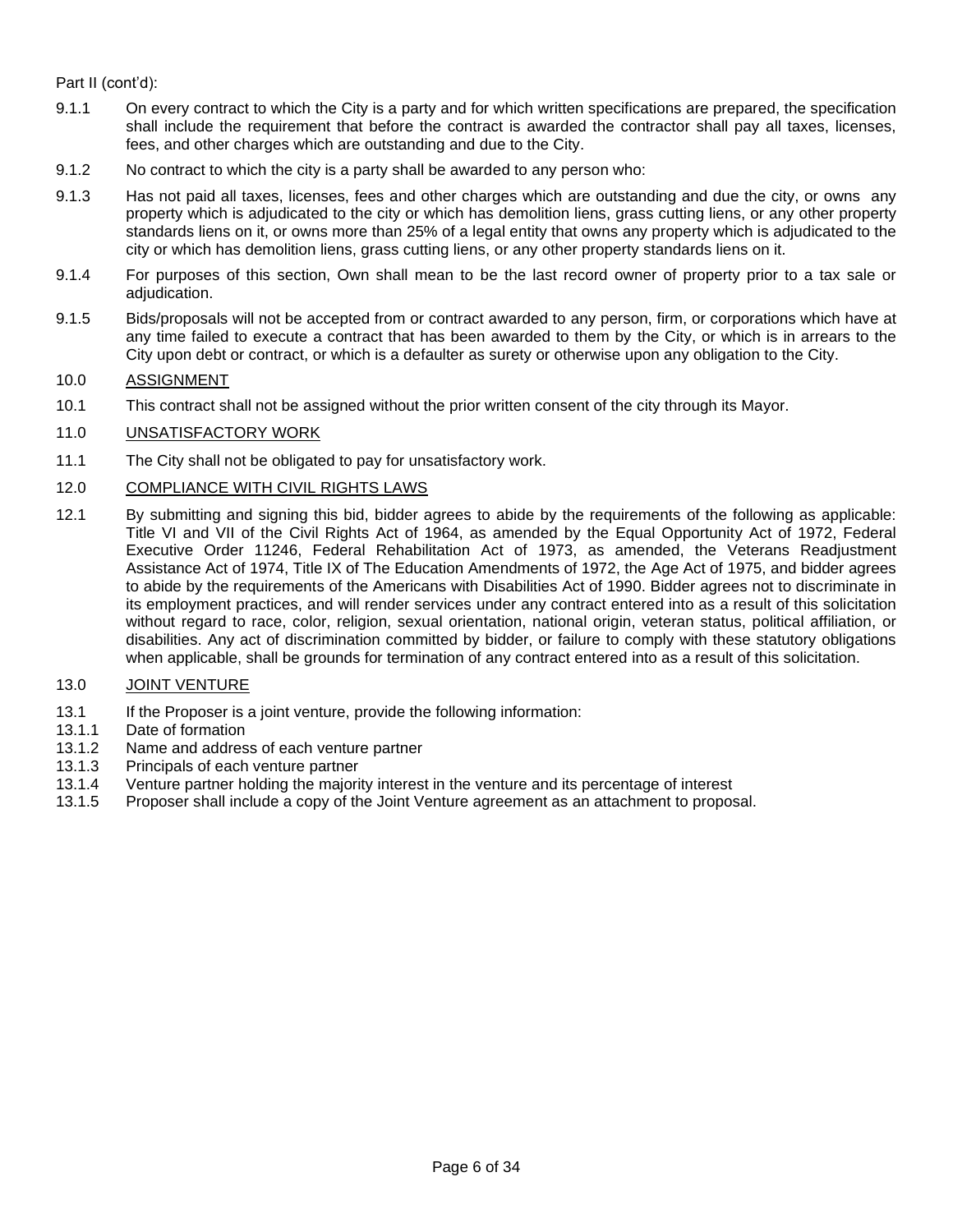#### PART III

#### **SCOPE OF WORK**

#### 1.0 OVERVIEW OF FINANCIAL CONSULTING SERVICES

1.1 It is the intent of the SAA to select and negotiate with one or more firms(s) for the duration of the type services outlined in this document. This is a qualification-based selection process which will result in a ranking of the most qualified firm(s) based on the criteria described herein. The financial firms(s) will work directly with Shreveport Airport Authority (SAA) staff to coordinate financial consulting services that will be selected, prioritized, and assigned by SAA Executive Management. These services shall be requested and rendered on an "on-call" basis. The SAA will establish a timeline for each task, in addition to task scope and negotiating of fees for each service. The firm(s) shall be required to provide written reports of meetings and/or project recaps, as highlighted below, when requested by the SAA where applicable.

#### 2.0 MINIMUM QUALIFICATIONS

- 2.1 The firm(s) selected will possess specialized National and International technical aviation industry expertise and knowledge for Best Management Practices (BMPs) in terms of airport financial matters. Additionally, the firm may be required to centralize the management of and enhance coordination between multiple development needs and priorities on a variety of required services. The firm(s) will assist the SAA to develop planning programs to provide maximum flexibility in accommodating varying levels/types of funding levels.
- 2.2 The following are the minimum qualification categories that will be used to determine the eligibility of a proposer. Provide evidence of services provided to at least three (3) airports of similar size.
- 2.2.1 Category: Airport Financial Strategic Planning Services for Capital Improvement Planning
- 2.2.1.1 Expert knowledge of, and practice in complying with FAA regulations pertaining to airport financial management practices, including use of airport revenue, and Grant Assurances for airport sponsors.
- 2.2.1.2 Extensive and comprehensive experience with Airport Capital Improvement Planning, extending to developing, obtaining and implementation of project financing and strategies.
- 2.2.2 Category: Airport Financial Planning Services
- 2.2.2.1 Extensive knowledge of PFC applications, airline rates and charges
- 2.2.2.2 Extensive experience with airline lease negotiations, airline/airport control over capital improvements, use of space, optimal ROI
- 2.2.2.3 Extensive experience of lease and use agreements with airlines and all other airport tenants to include concessionaires, airport parking entities, rental cars, ground leases and non-aeronautical revenue sources
- 2.2.2.4 Experience with General Airport Revenue Bonds and debt issues
- 2.2.2.5 Knowledge of financial review processes
- 2.2.2.6 Proposing firms(s) shall assemble a multi-disciplinary team demonstrating experience in the above listed responsibilities/requirements and demonstrate the ability and resources necessary to perform the services requested. Proposers should provide a Statement of Qualifications (SOQ) for each evaluation factor.

#### 3.0 SELECTION

- 3.1 Following submittals, the Proposals will be reviewed and evaluated. Based upon the submissions, the SAA will rank the firms in each criterion that it feels are most qualified to provide the required services. At its sole discretion, the SAA may interview up to 3 top ranked proposers, or make its final selection based upon the responses to the RFP. In the event the SAA elects to invite a firm to make a personal presentation, a minimum of two weeks will be allowed for preparation of the presentation.
- 3.2 The SAA reserves the right to award this RFP services to more than one respondent based on strength of qualifications in a particular category as outlined in the Evaluation Matrix. The SAA's decision to utilize multiple respondents will be final and conclusive.
- 3.3 The SAA reserves the right to reject any and all proposals or to re-advertise for additional Request for Proposals.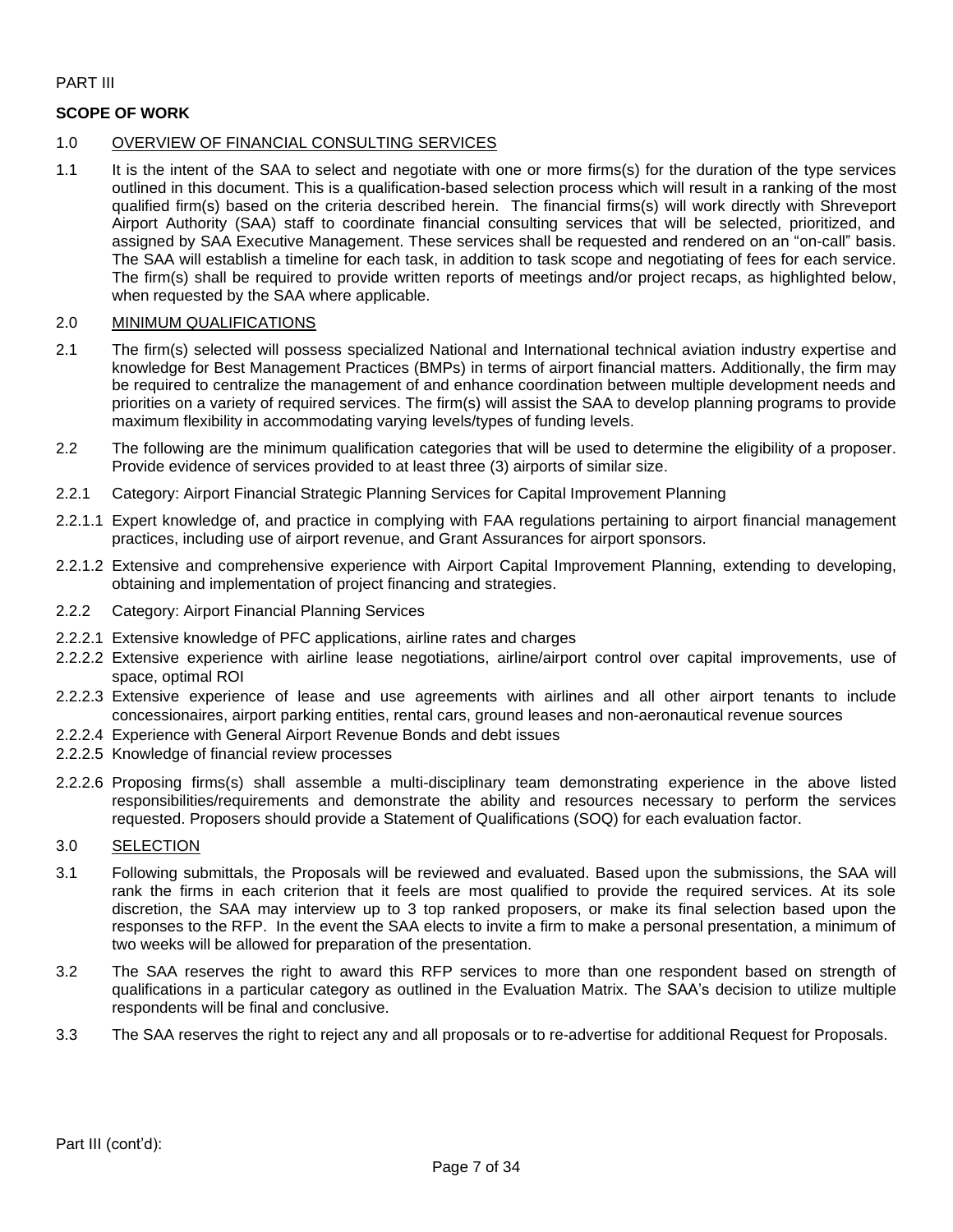- 3.4 Following the selection process, the SAA will enter contract negotiations with the selected firm(s). The Airport Staff and firm(s) will meet to discuss the proposed work under the on-call services. The selected Consultant will be expected to prepare and submit a proposal detailing hourly rates and anticipated reimbursable expenses as needed for the on-call services. A cost analysis may be performed for each task. Work may be performed on a time and materials basis with a not-to-exceed amount or on a lump sum basis for each identified task, as determined and negotiated. If rates, mark-ups, and reimbursable items cannot be agreed upon between the SAA and the Consultant, the SAA reserves the right not to continue negotiations on a task and may seek another Consultant.
- 3.5 Because the professional services may necessitate access to the secure areas of the airfield, it may be necessary that the selected respondent be issued Identification Badges required by Part 1542 of the Transportation Security Regulations. The respondent must be willing to provide extensive details on personal and company background and agree to submit to a criminal history record check, if applicable.

*(The remainder of this page has been intentionally left blank*)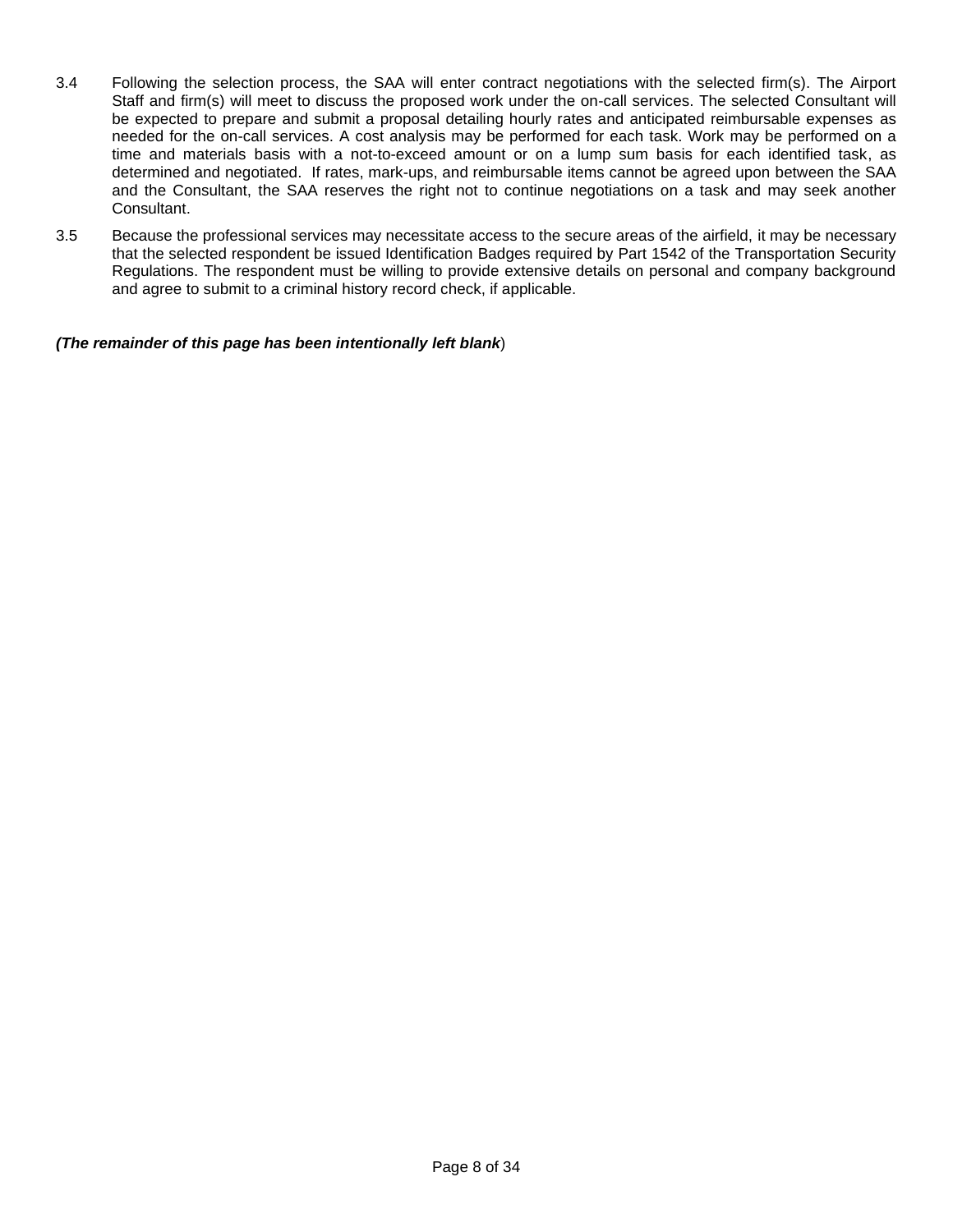#### **FEDERAL PROVISIONS FOR OBLIGATED SPONSORS AND AIRPORT IMPROVEMENT PROGRAM PROJECTS**

The consulting proposal activities may be funded under the provisions of the Airport Improvement Program, thus requiring certain mandatory federal requirements apply to this solicitation and will be made part of any contract awarded:

#### GENERAL CIVIL RIGHTS PROVISIONS

#### 49 USC § 47123

The Contractor agrees to comply with pertinent statutes, Executive Orders and such rules as are promulgated to ensure that no person shall, on the grounds of race, creed, color, national origin, sex, age, or disability be excluded from participating in any activity conducted with or benefiting from Federal assistance.

This provision binds the Contractor and subcontractors from the bid solicitation period through the completion of the contract. This provision is in addition to that required by Title VI of the Civil Rights Act of 1964.

Title VI Solicitation Notice:

The **Shreveport Airport Authority**, in accordance with the provisions of Title VI of the Civil Rights Act of 1964 (78 Stat. 252, 42 USC §§ 2000d to 2000d-4) and the Regulations, hereby notifies all bidders or offerors that it will affirmatively ensure that any contract entered into pursuant to this advertisement, disadvantaged business enterprises will be afforded full and fair opportunity to submit bids in response to this invitation and will not be discriminated against on the grounds of race, color, or national origin in consideration for an award.

The following provisions are referenced in this solicitation and will be made part of any contract awarded:

- 1. Buy American Preference
- 2. Davis Bacon Requirements
- 3. Debarment and Suspension
- 4. Disadvantaged Business Enterprise
- 5. Foreign Trade Restriction
- 6. Lobbying Federal Employees
- 7. Recovered Materials

*(The remainder of this page has been intentionally left blank*)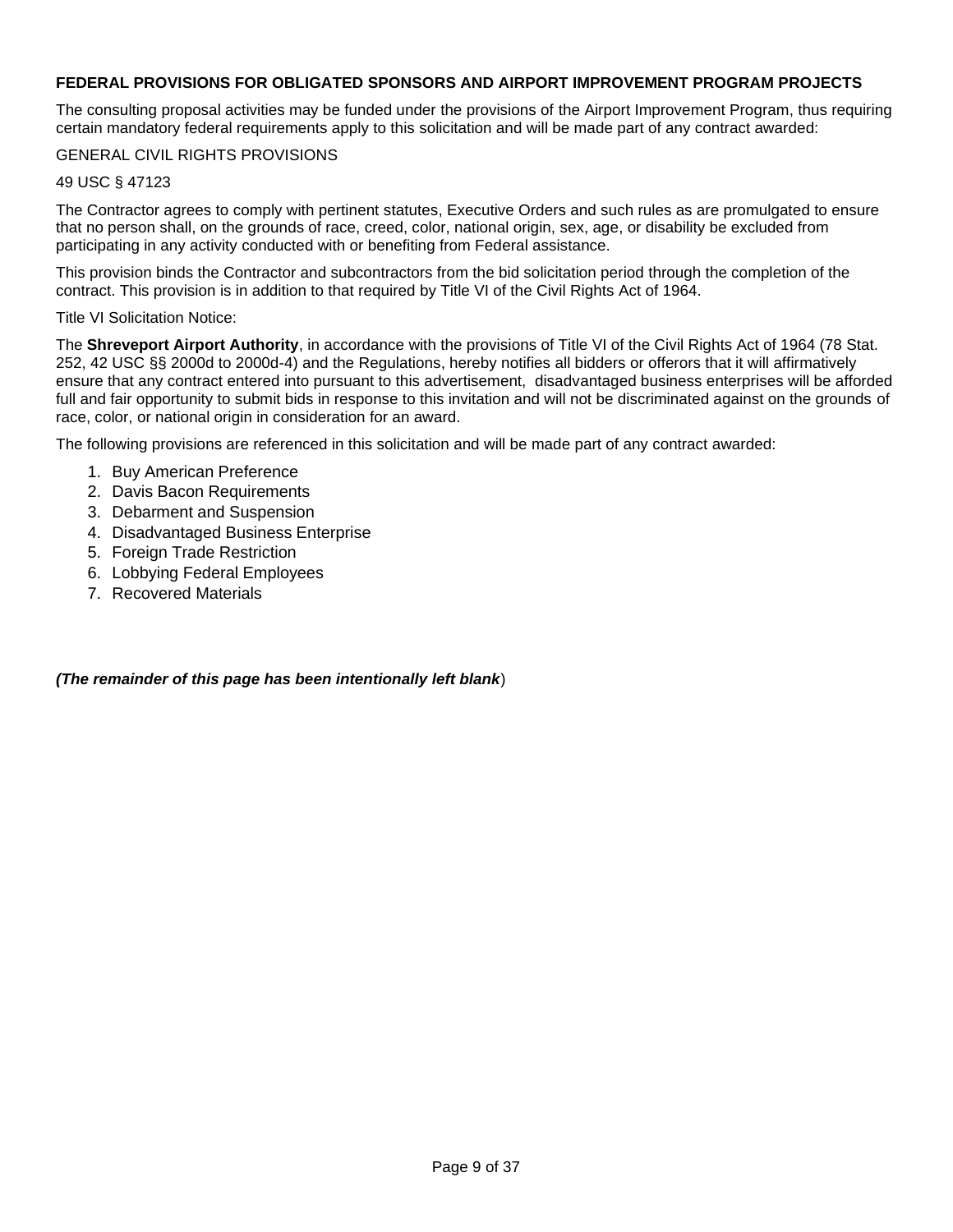RFP#: 22-816 Title of RFP: FINANCIAL CONSULTANT - AIRPORT

Evaluator: Phone #:

Date: Company Name:

|                | <b>Airport Financial Strategic Planning Services for Capital</b><br><b>Improvement</b>                                                        | <b>POINT</b><br><b>RANGE</b> | <b>POINTS</b><br><b>ASSIGNED</b> |
|----------------|-----------------------------------------------------------------------------------------------------------------------------------------------|------------------------------|----------------------------------|
|                | Demonstrated experience and results of the firm in providing similar<br>services to airports                                                  | $0 - 40$                     |                                  |
| 2              | Experience and Qualifications of Proposer and key individuals and<br>availability                                                             | $0 - 30$                     |                                  |
| 3              | Demonstrated understanding of scope and magnitude of work to be<br>accomplished                                                               | $0 - 20$                     |                                  |
| $\overline{4}$ | Proposers' commitment to meet DBE/Fair Share (City of Shreveport)<br>requirements (listing/qualifications of proposed DBE/Fair Share clients) | $0 - 10$                     |                                  |

### **TOTAL POINTS: 100 Points**

|                | <b>Airport Financial Planning Services</b>                                                   | <b>POINT</b><br><b>RANGE</b> | <b>POINTS</b><br><b>ASSIGNED</b> |
|----------------|----------------------------------------------------------------------------------------------|------------------------------|----------------------------------|
| 1              | Demonstrated experience and results of the firm in providing similar<br>services to airports | $0 - 40$                     |                                  |
| 2              | Experience and Qualifications of Proposer and key individuals and<br>availability            | $0 - 30$                     |                                  |
| 3              | Demonstrated understanding of scope and magnitude of work to be<br>accomplished              | $0 - 20$                     |                                  |
| $\overline{4}$ | Proposers' commitment to meet DBE/Fair Share (City of Shreveport)<br>requirements            | $0 - 10$                     |                                  |

**TOTAL POINTS: 100 Points**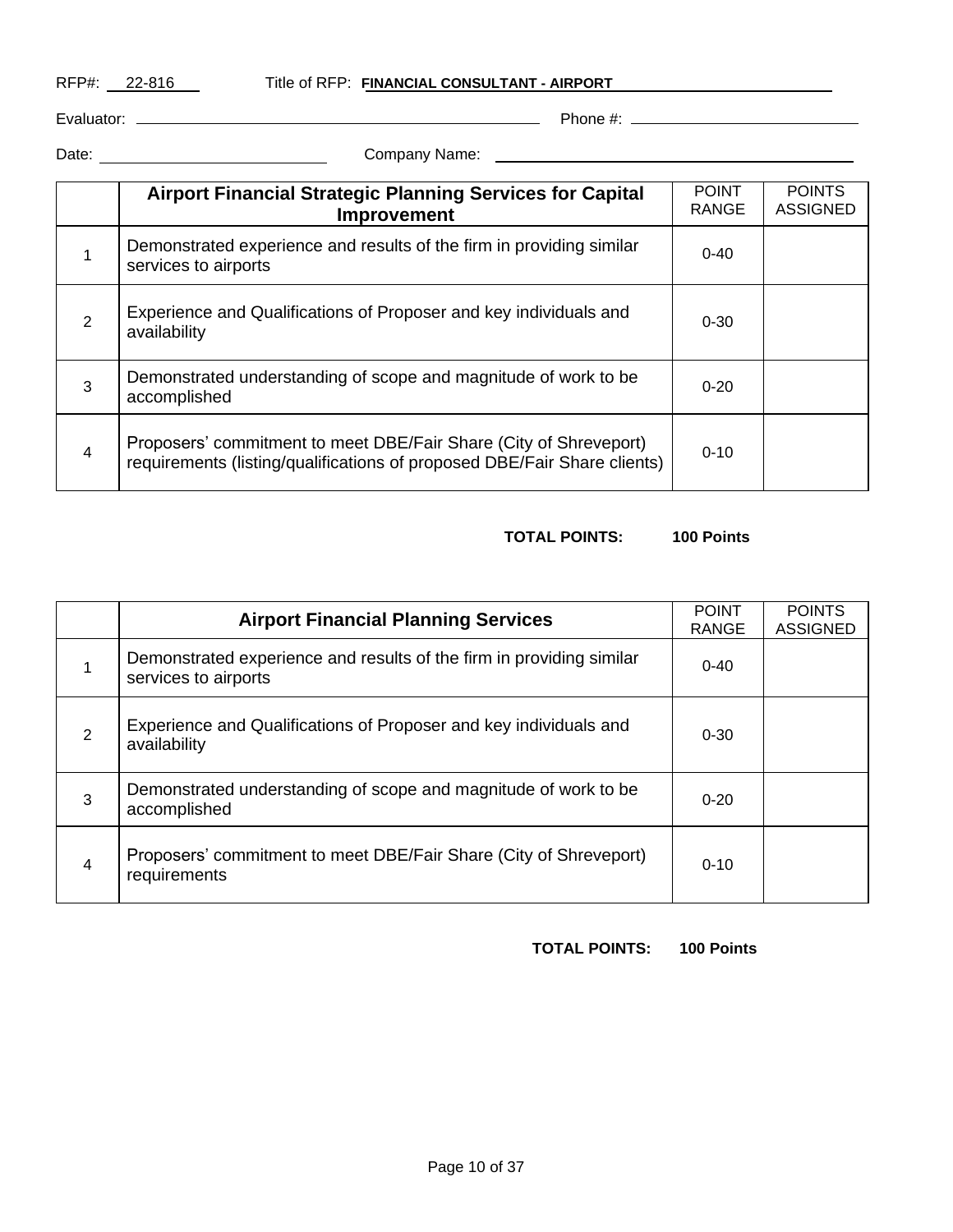PART V

### **PROVIDE SUBMISSION REQUIREMENTS IN THE FOLLOWING FORMAT**

**Proposals submitted in the prescribed format and with properly completed exhibit forms, as provided herein, will be evaluated for contract award.**

| $-1.0$ | <b>SUBMISSION REQUIREMENTS &amp; CHECKLIST</b> |  |  |  |
|--------|------------------------------------------------|--|--|--|
|        |                                                |  |  |  |

- 1.1 To achieve a uniform review process and allow for adequate comparability, the proposals must be organized in the manner specified below:
- 1.1.1 | A Table of Contents clearly identify the material, by section and page number.
- 1.1.2 A Letter of Transmittal *limit to four printed pages*.
- 1.1.3 \_\_ Provide number of years in business, office location, email address, and financial stability of company.
- 1.1.4 \_\_ Briefly state your firms understanding of the work to be done, and make positive commitment to perform the work.
- 1.1.5 \_\_ Identify your proposals principal strengths and weaknesses.
- 1.1.6 \_\_ Give the names of the persons who will be authorized to make representations for your firm, their titles, addresses, and telephone numbers.
- 1.1.7 \_\_ State whether or not your firm has been involved in any litigation and/or has been disqualified by any agency within the past five (5) years, because of your performance. Explain fully if your firm has been involved in any litigation and/or has been disqualified.
- 1.1.8 \_\_ Indicate the number and dates of amendments that you have received. *(end of transmittal letter) \*\*\*\*\*\*\*\*\*\*\*\*\*\*\*\*\*\*\*\*\*\*\*\*\*\*\*\*\*\*\*\*\*\*\*\*\*\*\*\*\*\*\*\*\*\*\*\*\*\*\*\*\*\*\*\*\*\*\*\*\*\*\*\*\*\*\*\*\*\*\*\*\*\*\*\*\*\*\*\*\*\*\*\*\*\*\*\*\*\*\*\*\*\*\*\*\*\*\*\*\*\*\*\*\*\*\*\*\*\*\*\*\*\*\*\*\*\*\*\*\*\*\*\**
- 1.2 Provide narrative on the approach to the scope of work (proposed project plan) using the format of **Exhibit A.**
- 1.3 Submit Schedule of Events using the format of **Exhibit B.**
- 1.4  $\Box$  Document five of Offerors prior similar projects with name, address, and phone number of a contact with whom City can discuss Offerors past performance using the format of **Exhibit C.**
- 1.5 Submit qualifications of personnel that will work on this project using the format of **Exhibit D.**
- 1.6  $\Box$  Provide Offerors Certifications using the format of **Exhibit E.**
- 1.7 **Provide completed Fair Share forms (Appendix 1) which includes the amount and percentage of commitment.**

#### 1.8 **Submit Appendix #3 - FELONY CONVICTION/ E-VERIFY AFFIDAVIT.**

- 1.9  $\Box$  List any exceptions to this RFP (and/or the City's Standard Agreement).
- 1.10  $\Box$  Other information and materials which the Offeror wishes to submit in support of this proposal, qualification, etc.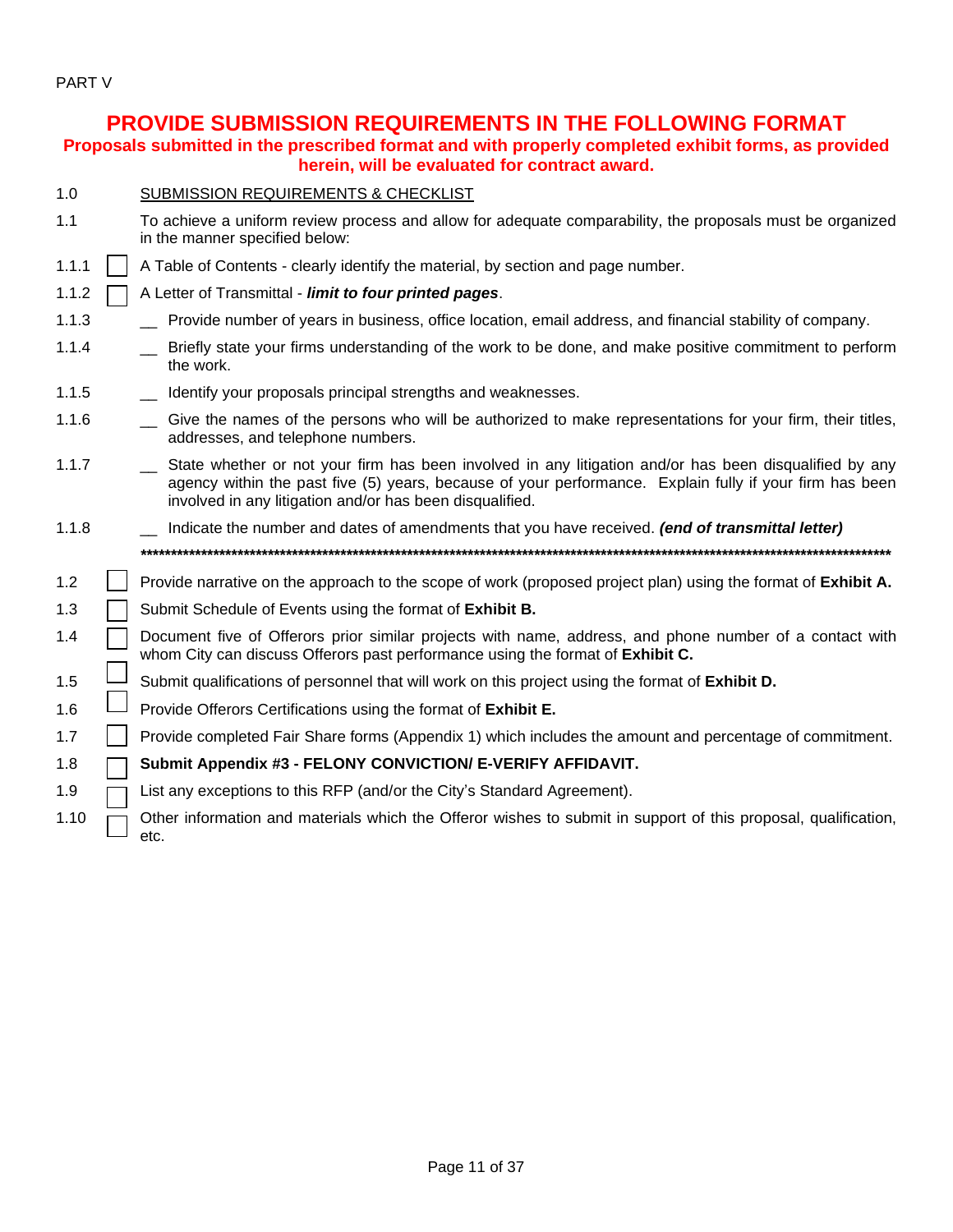### **CITY OF SHREVEPORT**

#### **[Section 40](http://www.ci.shreveport.la.us/pdf/bids/sect40.pdf)**-**Fair Share Requirements (Revised 11-10-2020)**

Applies to IFB, RFP, RFS, and RFQ Documents except when a Commodity Purchase or if for the Airport.

#### 1.0 **DEFINITIONS**

- 1.1 **Bid**-shall mean bid for IFBs, proposal for RFPs, and quote for RFQs.
- 1.2 **Contractor**-shall mean prime contractor for IFBs, RFPs, and RFQs. For RFSs, **Contractor** shall mean Prime **Consultant**
- 1.3 **Offeror**-shall mean a person who submits an RFP.
- 1.4 **Subcontractor**-shall mean subcontractor for IFBs, and RFQs. For RFSs, Subcontractor shall mean Sub consultant.
- 1.5 **FSC**-is Fair Share Certified (specific to City-Funded Projects and included in the Fair Share computation). **Fair Share Certification applications may be obtained as follows:**
- 1.6 Contact Jeanetta Scott... 318-673-5060
- 1.6.1 Fair Share Office
- 1.6.2 505 Travis Street, Suite 260
- 1.6.3 Shreveport, LA 71101
- 1.6.4 FSC Application Affidavits maybe downloaded at::

[www.shreveportla.gov/FairShareApp](http://www.shreveportla.gov/FairShareApp)

- 1.7 **DBE-is** Disadvantaged Business Enterprise (specific to Federally-funded Projects generally FAA, DOTD or FTA projects).
- 1.8 **S/DBE**-is Small Disadvantaged Business Enterprise (again, specific to Federally-Funded Projects a group that is defined by the Government as "presumptively disadvantaged" by provisions of CFR 49).DBE **applications may be obtained as follows:** <http://www8.dotd.louisiana.gov/UCP/UCPdownloads.aspx>
- 1.9 MBE-is Minority Business Enterprise. The designation of MBE is obtained through the submission of a Vendor's Application that can be obtained through the Purchasing Office. Vendor Applications may be downloaded at: http://www.shreveportla.gov/bid/section800.htm

#### 2.0 PURPOSE OF THE PROGRAM

- 2.1 The City of Shreveport has implemented this program to ensure that their construction and service contracts provide employment and growth opportunities for small disadvantaged businesses.
- 2.2 Therefore, when the goal has not been met, prime contractors are required to submit proof showing that good faith efforts have been made to contract with FSC, S/DBE or DBE subcontractors.
- 2.3 All efforts must be documented.
- 2.4 Direct commodity purchases made by the City are exempt from the program.

#### 3.0 FAIR SHARE CONTRACT CLAUSES

- 3.1 The following Fair Share Contract Clauses and Good Faith Effort Requirements are only a small part of the Fair Share Program.
- 3.1.1 The Fair Share Program full text and forms that will be needed are posted in the Purchasing Office, or available upon request, or available on our web site at www.shreveportla.gov, and are incorporated by reference in all solicitation documents with the same force and effect as if set forth in full text.
- 3.1.2 ANY DEVIATIONS FROM THE FAIR SHARE REQUIREMENTS LISTED HEREIN MUST BE CLEARLY IDENTIFIED WITH EACH SOLICITATION RESPONSE.
- 3.1.3 PLEASE CALL THE FAIR SHARE OFFICE AT (318) 673-5060 OR THE PURCHASING DIVISION AT (318) 673-5450 IF YOU HAVE ANY QUESTIONS.
- 3.2 Prompt Payment Clause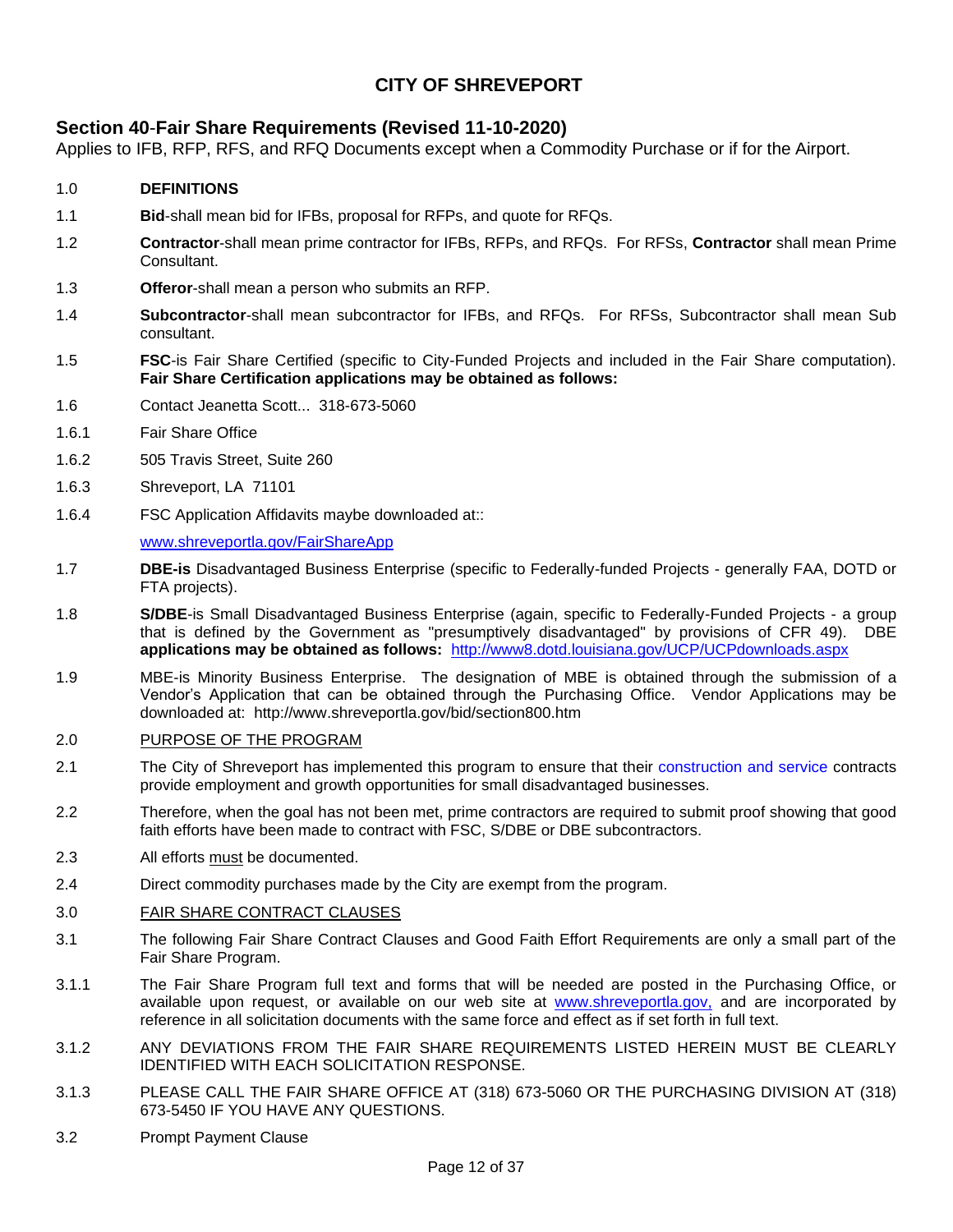- 3.2.1 The City of Shreveport will, after acceptance of goods or services and the receipt of a proper invoice from the contractor, process request for payment, said payment to be paid within thirty (30) days.
- 3.2.2 Prime contractors shall then be required to ensure payment is made to any designated small or disadvantaged business (subcontractors), within fifteen (15) business days of receipt of payment to the prime contractor from the City.
- 3.2.3 Upon satisfactory completion of a contract, the City and/or prime contractor will ensure that any retainage payments are returned within thirty (30) business days.
- 3.2.4 Failure to comply with the terms of this requirement may be grounds for termination of the contract by the City.
- 3.3 Affirmative Action Clause
- 3.3.1 The contractor, sub recipient, or subcontractor shall not discriminate on the basis of race, color, national origin, or sex in the performance of this contract.
- 3.3.2 The contractor shall carry out applicable requirements of the appropriate funding guidelines for each contract. Failure by the contractor to carry out these requirements is a material breach of the contract which may result in the termination of this contract or such other remedy as the City deems appropriate.

#### 3.4 **Participation of Small Disadvantaged Business Concerns**

- 3.4.1 It is the policy of the City of Shreveport that all prime contractors and service providers utilize qualifying small disadvantaged business concerns.
- 3.4.2 The City has set a goal of 25% for participation of these said business concerns in all City-let contracts and/or purchases.
- 3.4.3 Specific goals are set on federally funded contracts as determined by the regulating federal agency and language to that effect shall be included in those contracts.
- 3.4.4 Failure by a contractor or service provider to include these designated businesses could constitute breach of contract and result in remedial action.
- 3.4.4.1 Assurance of utilization of FSC, S/DBE, and DBE subcontractors is given through FSC FORM 4, Letter of Intent.

#### 3.5 **Subcontractor Payment Certification**

- 3.5.1 Every contract by the City for the performance of work will contain a provision requiring the prime contractor to certify in writing that all subcontractors and suppliers have been paid for work and materials from previous progress payments received (less any retainage) by the prime contractor prior to receipt of any further progress payments.
- 3.5.2 In the event a contractor is unable to pay subcontractors or suppliers until it has received a progress payment from the City, the prime contractor shall pay all subcontractors or suppliers funds due, from said progress payments within forty-eight hours of receipt of payment from the City.
- 3.5.3 During the contract and upon completion of the contract, the City may request documentation to certify payments to subcontractors or suppliers. This provision in no way creates any contractual relationship between any subcontractor and the City or any liability on the City for the contractor=s failure to make timely payment to the subcontractor.
- 3.6 Fair Share Certified (FSC), S/DBE or DBE PARTICIPATION-GOOD FAITH EFFORT REQUIREMENTS
- 3.7 PRE-BID EFFORTS REQUIRED REGARDING S/DBEs or DBEs
- 3.8 Bidders are **required** to contact, and make good faith efforts to contract with City and Louisiana Unified Certification Program (LAUCP) Certified FSC, S/DBE or DBE firms for each division of work identified in these documents which will be performed by a subcontractor.
- 3.9 A list of FSC, S/DBE or DBE contractors specializing in the divisions of work identified for subcontracting on this project can be found at the following Web Sites…City Projects: http://www.shreveportla.gov/141/online-database Federal Projects:<http://www8.dotd.louisiana.gov/ucp/>
- 3.10 These requirements are contractual obligations and are included in all contracts.
- 3.11 Failure to comply may result in a finding of breach of the contract, disqualification of the bidder to bid on future contracts, or a claim for damages.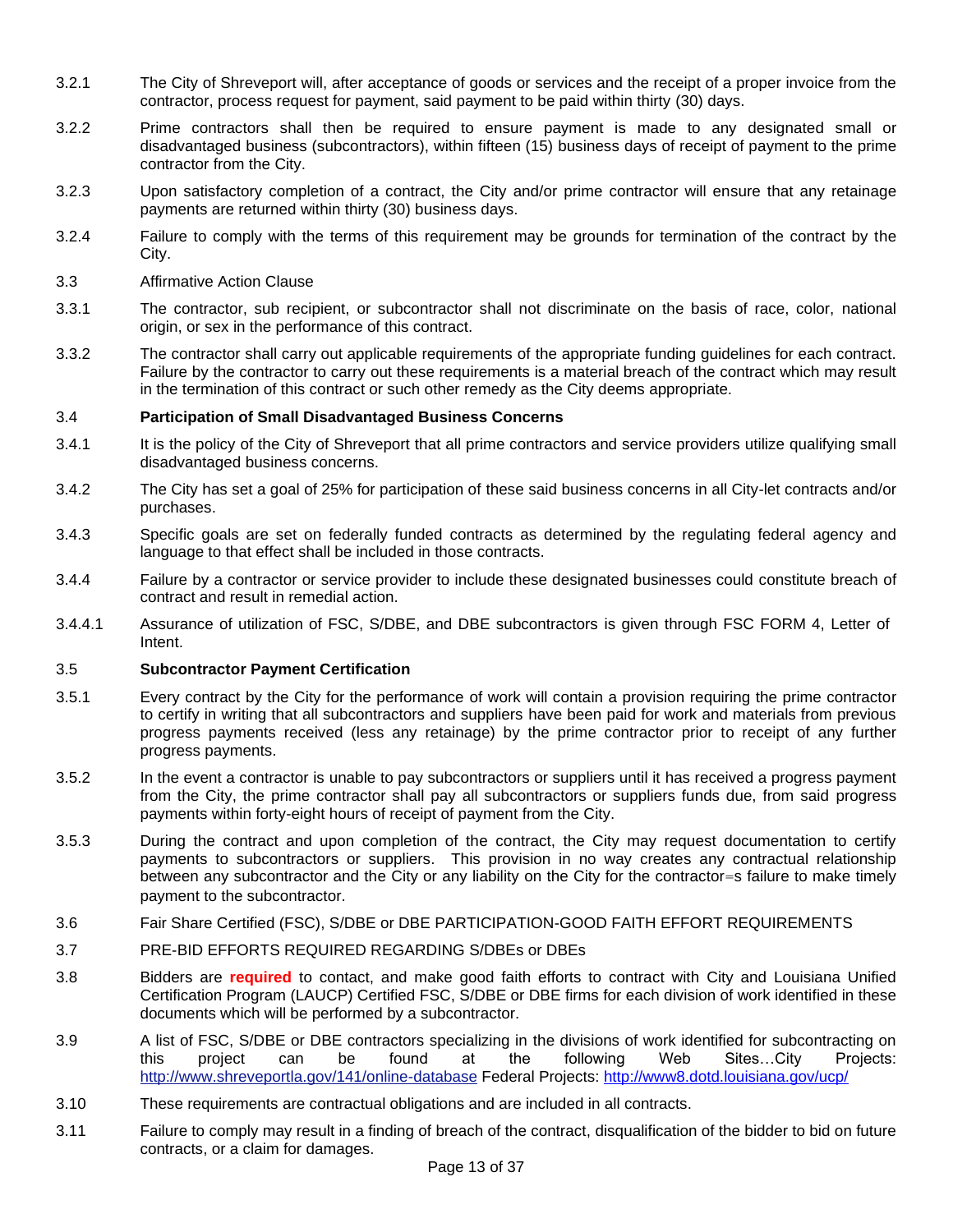- 3.12 Who to contact
- 3.12.1 For each division of work identified in these documents that will be performed by a subcontractor, Bidders must contact:
- 3.12.2 Every FSC, S/DBE or DBE firm that attended the pre-bid meeting (if one was held) which specializes in a division of work that will be subcontracted, and
- 3.12.3 In addition to the above, a minimum of five (5) other FSC, S/DBE or DBE firms.
- 3.12.4 If there are less than 5 firms listed for a particular division of work, all of the subcontractors in that division must be contacted.
- 3.13 When to contact
- 3.13.1 All Bidders must provide project information to FSC, S/DBE, or DBE firms in sufficient time to permit the firm to have an equal opportunity to compete for work that the successful bidder will subcontract together with the date and time that subcontractor's bids are due.
- 3.13.2 The first documented contact with each FSC, S/DBE, or DBE firm must be at least seven (7) working days before bid opening.
- 3.14 How to contact
- 3.14.1 First contact: Bidders shall contact FSC, S/DBE or DBE subcontractors by letter or fax to advise them of potential subcontracting opportunities.
- 3.14.2 Follow-up: Bidders shall follow up with telephone calls to each FSC, S/DBE, or DBE firm contacted to determine if a bid will be submitted or if further information is required.
- 3.14.3 A firm need not be contacted if that firm responds to the first contact with a statement that the firm will not bid on this project.
- 3.15 What information must be provided
- 3.15.1 **The apparent lowest construction/service provider bidder shall be required to complete/submit Fair Share Forms 1 through 4 within 72 hours after notification. If additional information is needed, it must be turned in within 24 hours or the bid will be declared as non-responsive when additional time is not approved by the Fair Share office.**

#### 4.0 **ADDITION/REPLACEMENT OF SUBCONTRACTORS AFTER SUBMISSION**

- 4.1.1 The successful bidder will not be permitted to add or replace a subcontractor without the consent of the DBE Compliance Manager and/or the Fair Share Office and the Originating Department.
- 4.1.2 If any subcontractor is added or replaced after the contract award, the contractor shall make good faith efforts to contract with another FSC, S/DBE, or DBE for the work to be performed by that subcontractor.
- 4.1.3 Documentation of these efforts is required, and must be submitted to the Purchasing Agent and the Fair Share Office **on FSC FORM 2.**
- 5.0 **DOCUMENTATION OF GOOD FAITH EFFORTS**
- 5.1 **FAIR SHARE DOCUMENTS TO BE SUBMITTED BY THE APPARENT LOWEST CONSTRUCTION/SERVICE PROVIDER BIDDER.**
- 5.1.1 **COMPLIANCE AGREEMENT-FSC FORM 1. S**ubmit completed **FSC FORM 1.**
- 5.1.2 **UTILIZATION/CONTRACT TRACKING-FSC FORM 2. S**ubmit **FSC FORM 2** showing all subcontractors/all sub-subcontractors to be used on this contract and use for any changes also. **Note:** Construction Bidders, including 100% Fair Share/DBE, must turn in this form showing all subcontractors to be used on this contract.
- 5.1.3 **PROJECT CONTACT SHEET-FSC FORM 3. S**ubmit **FSC FORM 3** showing a completed log of contacts with FSC, S/DBE, or DBE firms.
- 5.1.4 **LETTER OF INTENT-FSC FORM 4. S**ubmit a signed **FSC FORM 4**, Letter of Intent indicating FSC, S/DBE and DBE Subcontractors and Sub-Subcontractors along with the scope of work to be performed and price/cost of goods or services to be performed by the Subcontractor. There must be a separate Letter of Intent for each FSC, S/DBE or DBE Subcontractor or Sub-subcontractor. This **letter of Intent** must be submitted within 72 hours of the bidder being designated as "the apparent lowest construction/service provider bidder", or his/her bid **will** be declared non-responsive.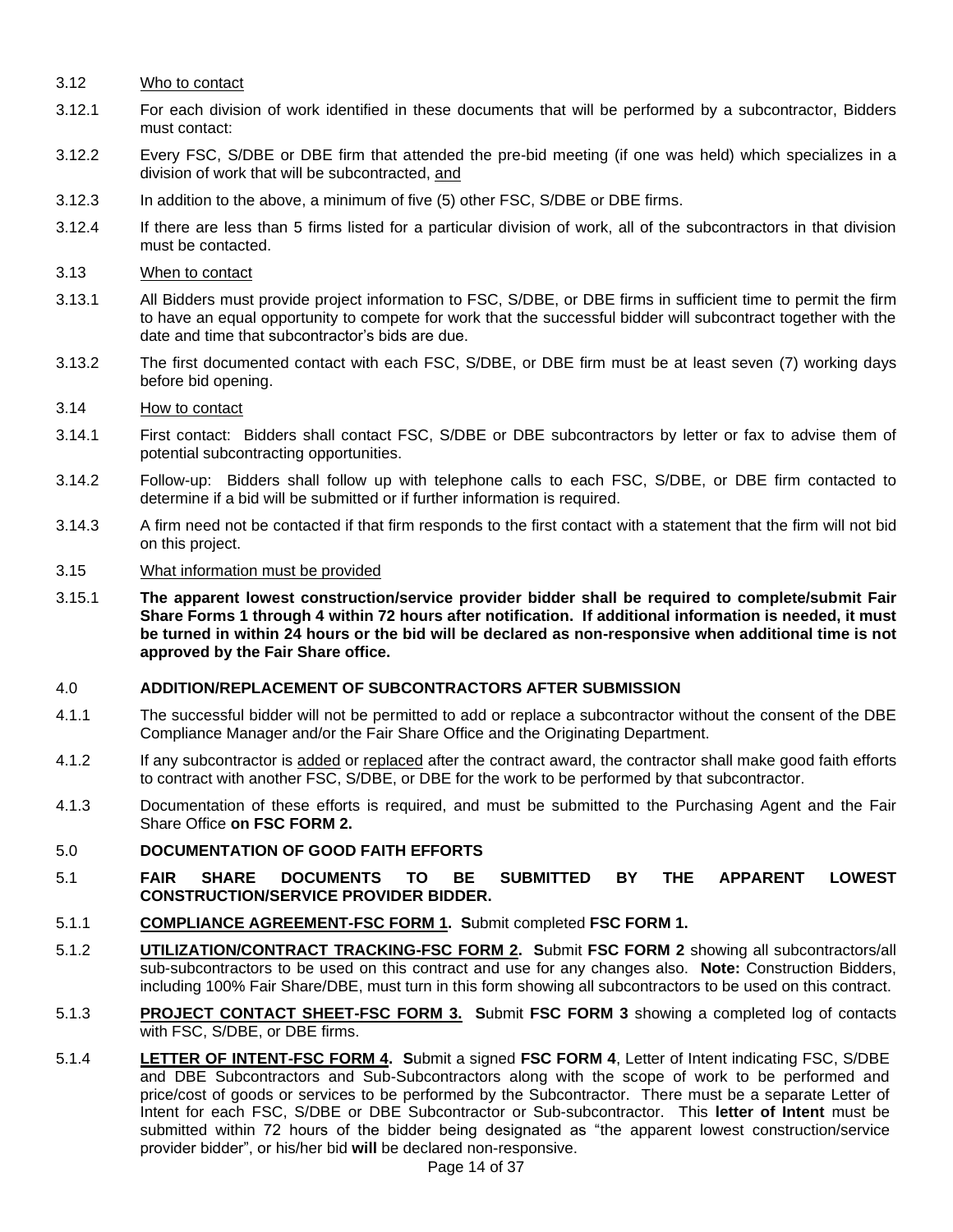- 5.1.5 Failure to submit these documents shall make a bid non-responsive and the apparent lowest bidder ineligible to receive an award of the contract.
- 5.1.6 The Purchasing Agent and/or the DBE Compliance Manager and/or the Fair Share Office shall have the right to seek clarification to assure good faith effort compliance.

#### 6.0 **DOCUMENTS TO BE SUBMITTED AFTER CONTRACT AWARD.**

- 6.1.1 **MONTHLY SUBCONTRACTOR PAYMENT UTILIZATION REPORT-FSC FORM 5**: All subcontractors (including FSC, S/DBE, or DBE firms) and second tier subcontractors shall be reported on the FSC **FORM 5**as well as contract amounts and payments.
- 6.1.2 *Copy of letter or fax sent to FSC, S/DBE, or DBE firms: When requested, provide one copy of the letter or*  fax sent to FSC, S/DBE or DBE firms to solicit bids for this project. If more than one form of letter or fax was *sent, submit a copy of each form sent.*

#### 6.2 Optional Good Faith Efforts

- 6.2.1 Contractors should consider efforts such as:
- 6.2.2 Did the contractor advertise in general circulation, trade association, and small disadvantaged-focus media concerning subcontracting opportunities?
- 6.2.3 Did the contractor provide written notice to a reasonable number of specific FSC, S/DBEs, or DBEs that interest in the contract was being solicited, in sufficient time to allow the FSCs, S/DBEs, or DBEs to participate effectively? (NOTE: It is recommended that certified mail be used to provide documentation).
- 6.2.4 Did the contractor follow up initial solicitations of interest by contacting FSC, S/DBEs or DBEs to determine certainty whether the FSCs, S/DBEs or DBEs were interested?
- 6.2.5 Did the contractor select portions of the work to be performed by FSCs, S/DBEs, or DBEs, including, where appropriate, breaking down contracts into economically feasible units to facilitate participation?
- 6.2.6 Did the contractor provide interested FSCs, S/DBEs, or DBEs with adequate information about the plans, specifications, and requirements of the contract?
- 6.2.7 Did the contractor negotiate in good faith with interested FSCs, S/DBEs, or DBEs, not rejecting them as unqualified without sound reasons based on a thorough investigation of their capabilities?
- 6.2.8 Did the contractor make efforts to assist interested FSCs, S/DBEs, or DBEs in obtaining bonding, lines of credit, or insurance required by the recipient or contractor?
- 6.2.9 Did the contractor effectively utilize the services of available community organizations; contractors' groups; local, state, and federal business assistance offices; and other organizations that provide assistance in the recruitment and placement of FSCs, S/DBEs, or DBEs?

END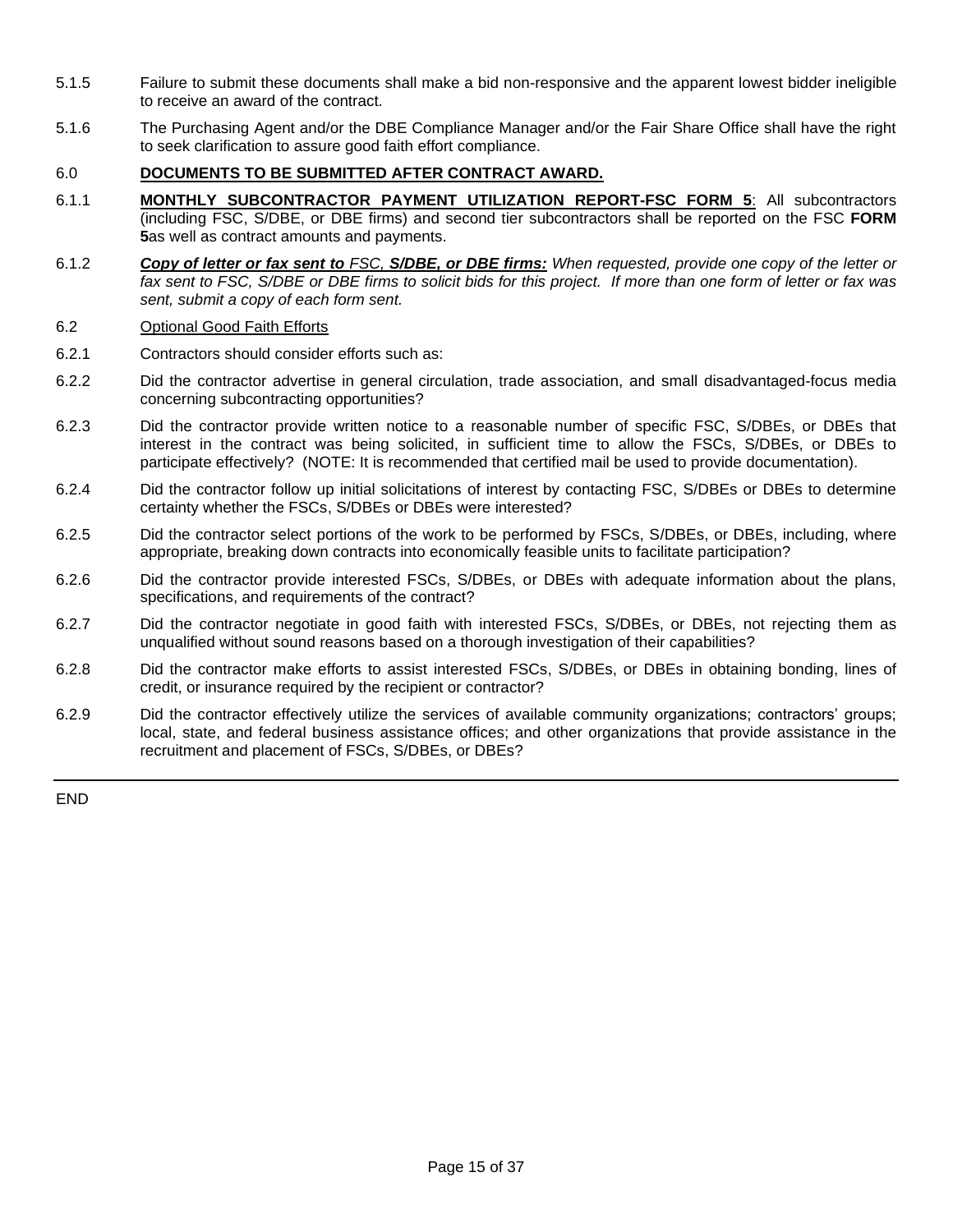#### **NARRATIVE ON THE APPROACH TO THE SCOPE OF WORK**

*Proposals should respond to the Scope of Work point by point by numeric reference.*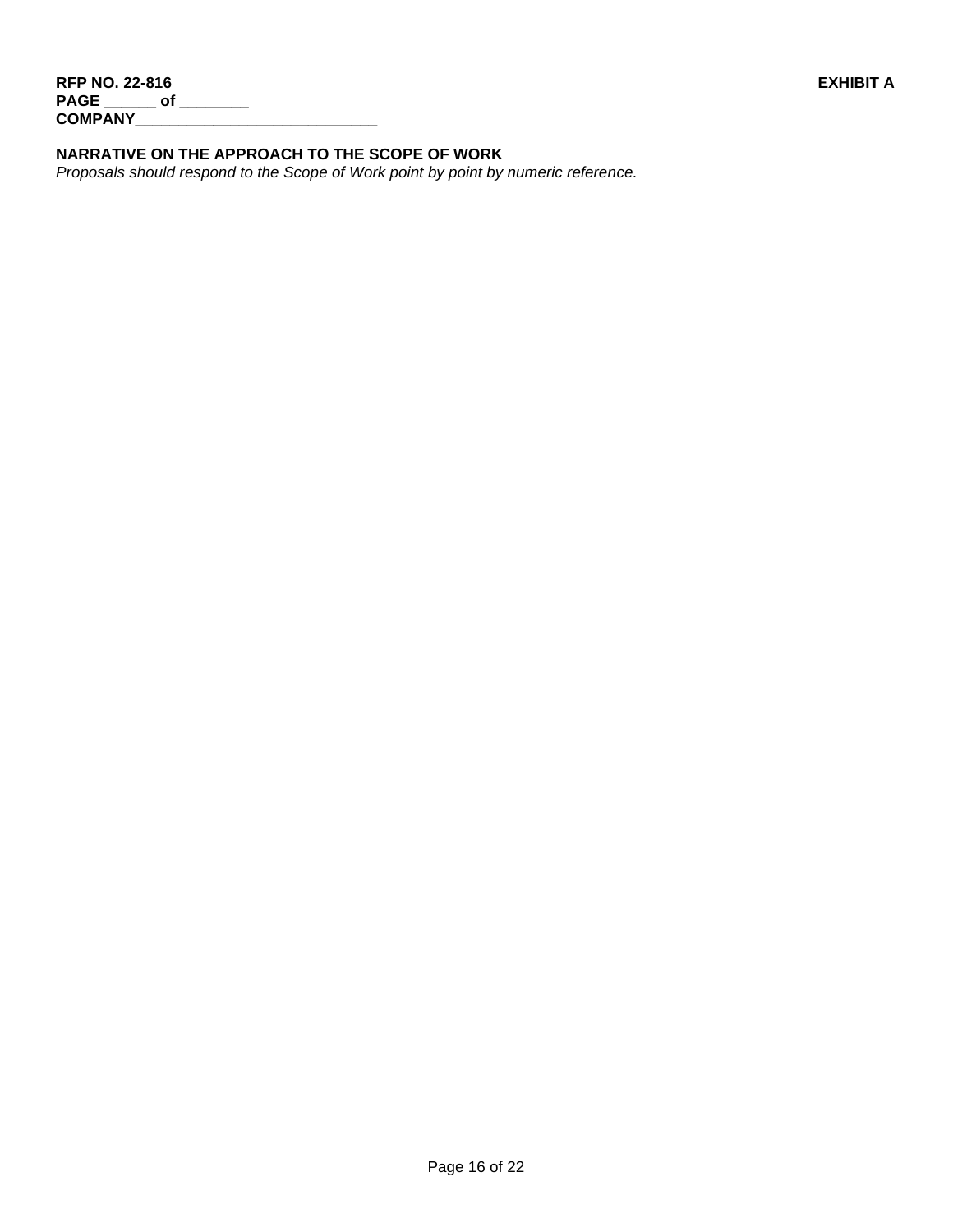#### **SCHEDULE OF EVENTS**

*The Offeror should briefly describe each step of the schedule of events in its proposed plan of action to accomplish the scope of work in a sequential manner, identifying the specific assignment of key personnel and the time required to complete each step. This form should be completed, in addition to the Offerors narrative description of its proposed plan of action.*

|  | Step#<br>Person Assignment<br>Schedule of Events<br>lme Required |
|--|------------------------------------------------------------------|
|--|------------------------------------------------------------------|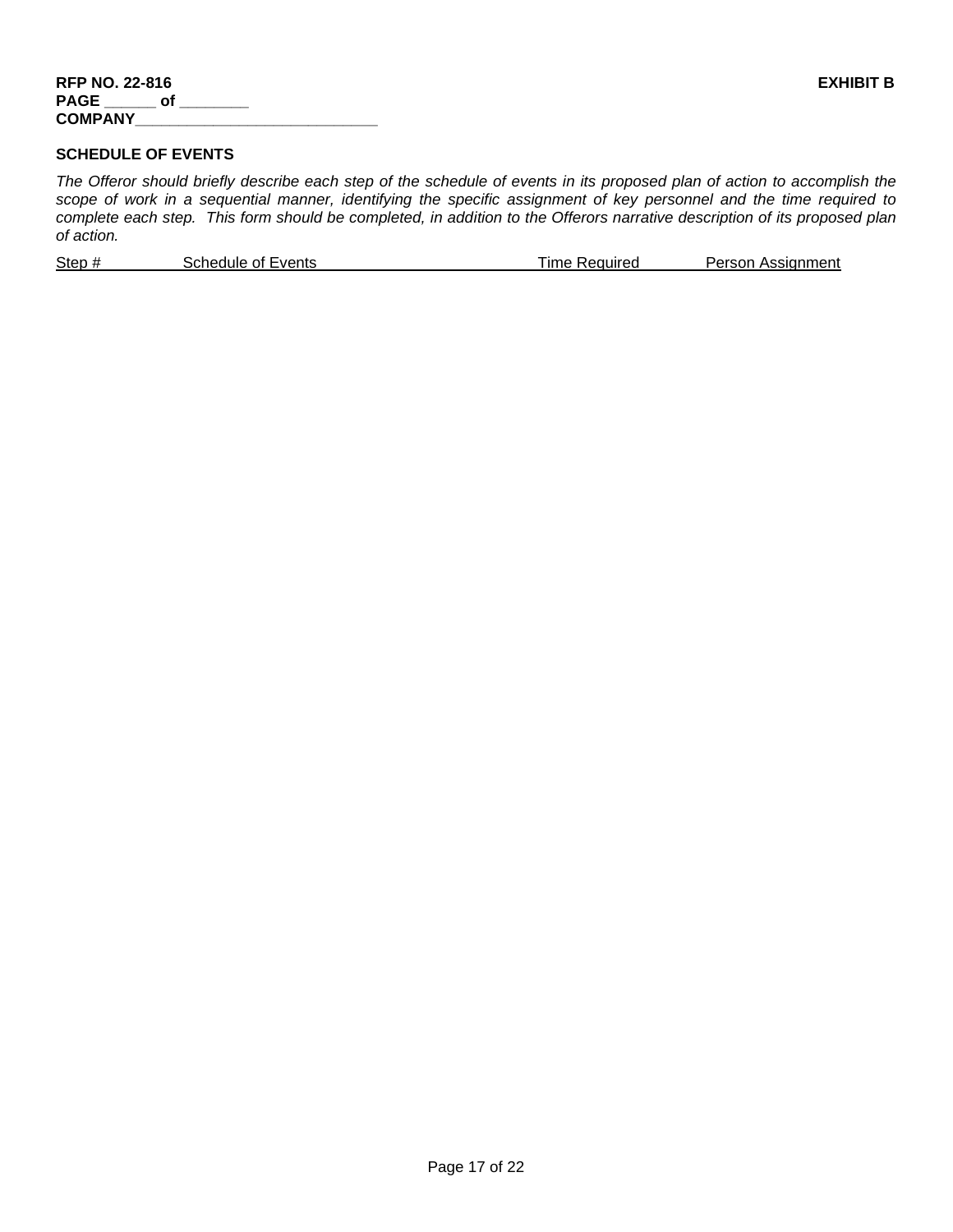| Organization         | Public Entity? Y / N |
|----------------------|----------------------|
| Point of Contact     | No. Years as Client  |
| Title                |                      |
| Phone Number         |                      |
| <b>Email Address</b> |                      |
|                      |                      |
| Organization         | Public Entity? Y / N |
| Point of Contact     | No. Years as Client  |
| Title                |                      |
| Phone Number         |                      |
| <b>Email Address</b> |                      |
|                      |                      |
| Organization         | Public Entity? Y / N |
| Point of Contact     | No. Years as Client  |
| Title                |                      |
| Phone Number         |                      |
| <b>Email Address</b> |                      |
|                      |                      |
| Organization         | Public Entity? Y / N |
| Point of Contact     | No. Years as Client  |
| Title                |                      |
| Phone Number         |                      |
| <b>Email Address</b> |                      |
|                      |                      |
| Organization         | Public Entity? Y / N |
| Point of Contact     | No. Years as Client  |
| Title                |                      |
| Phone Number         |                      |
| <b>Email Address</b> |                      |

T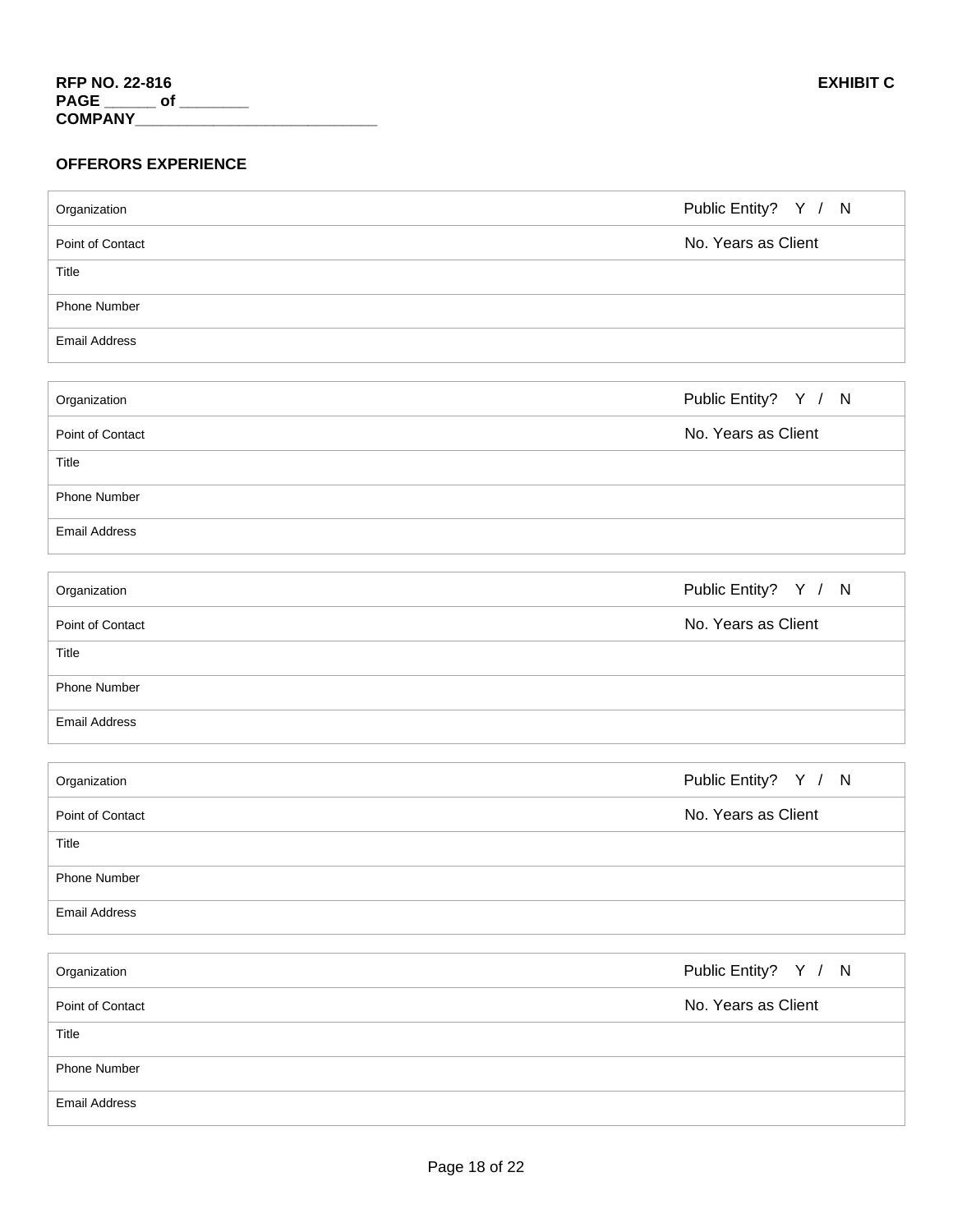#### **PERSONNEL STAFFING**

| Name       | Resume Attached Y / N |
|------------|-----------------------|
| Title      | No. Years with Firm?  |
| Experience |                       |
|            |                       |
|            |                       |
| Name       | Resume Attached Y / N |
| Title      | No. Years with Firm?  |
| Experience |                       |
|            |                       |
|            |                       |
| Name       | Resume Attached Y / N |
| Title      | No. Years with Firm?  |
| Experience |                       |
|            |                       |
|            |                       |
| Name       | Resume Attached Y / N |
| Title      | No. Years with Firm?  |
| Experience |                       |
|            |                       |
|            |                       |
| Name       | Resume Attached Y / N |
| Title      | No. Years with Firm?  |
| Experience |                       |
|            |                       |
|            |                       |
| Name       | Resume Attached Y / N |
| Title      | No. Years with Firm?  |
| Experience |                       |
|            |                       |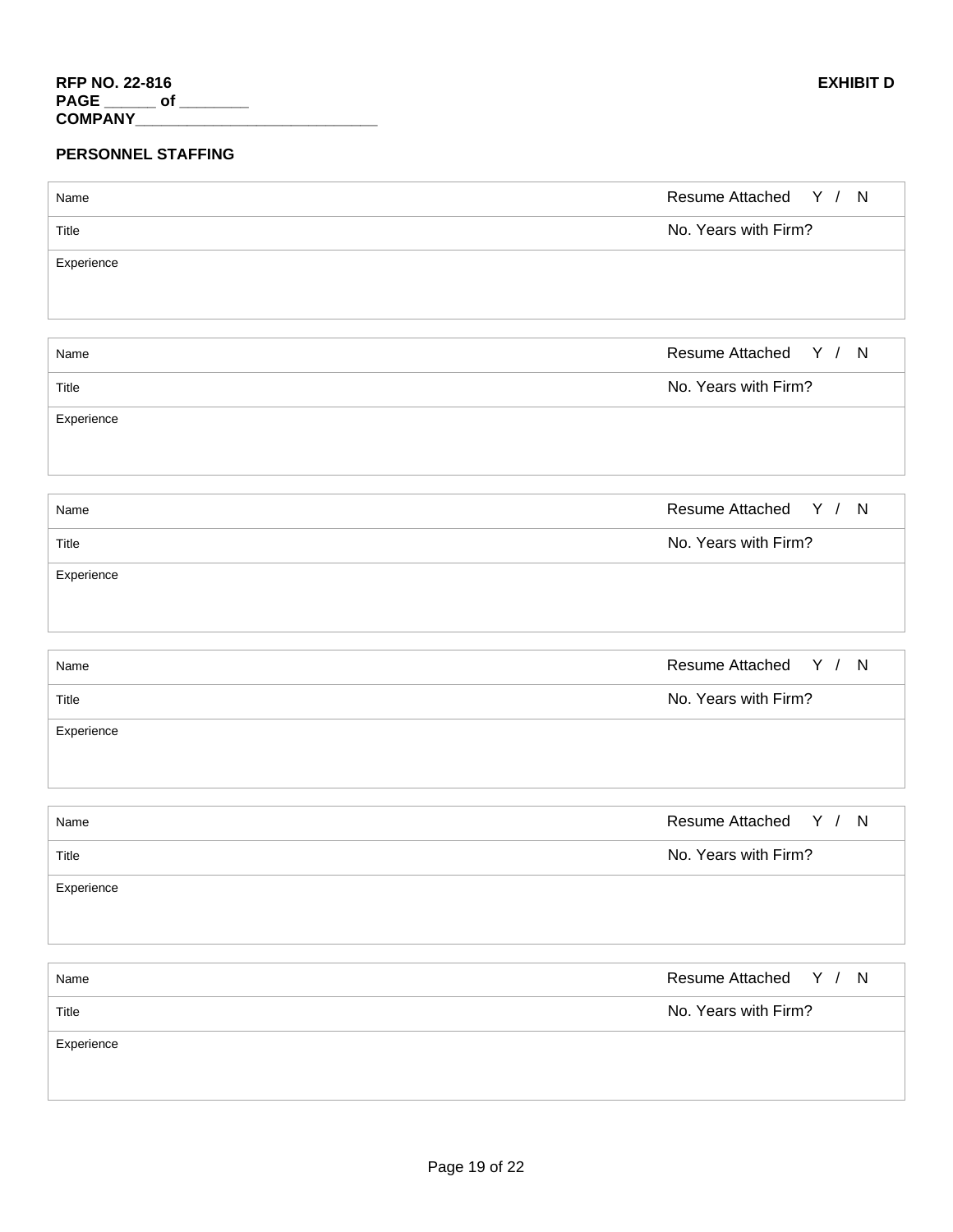#### **OFFERORS CERTIFICATIONS**

Has a federal agency or a federally certified state or local agency performed any review of your accounts or records in connection with any grant or contract within any grant or contract within the past twelve months?

YES  $\frac{1}{15}$  NO  $\frac{1}{15}$  (IF YES GIVE NAME, ADDRESS, AND TELEPHONE NUMBER OF REVIEWING OFFICE.)

1.0 In compliance with this Request for Proposal, and subject to all conditions thereof, the undersigned agrees:

- 1.1 This proposal, as stated, is open for acceptance for a period of 120 calendar days from date of opening; and
- 1.2 To furnish all services, materials, and equipment necessary and incidental to perform the proposed project;
- 1.3 That this proposal is made without prior understanding, agreement, or connection with any corporation, firm, or person submitting a proposal for the same services, and is in all respects fair and without collusion or fraud. I agree to abide by all conditions of this proposal and certify that I am authorized to sign this proposal.
- 1.4 Acting on behalf of the Offeror, this is to attest that the undersigned is a duly authorized representative of the below captioned firm, corporation or business.
- 1.5 By signing this document, the Offeror understands and agrees that the identity of any Offeror or the contents of any proposal will not be public information until after the contract award is made.
- 1.6 If awarded a contract/purchase order, my company understands and agrees to provide the sub consultant information as listed in **GENERAL CONTRACT PROVISIONS (www.shreveportla.gov/bids/bids.htm)**, paragraph 16, SUBCONTRACTOR TRACKING. **I hereby certify that sub consultant(s) (would/would not) be used.**
- 1.7 In accordance with the Fair Share Requirements of this RFP, the Offeror assures the City that he or she will meet or exceed the Fair Share goal, or if cannot meet the required goal, the Offeror will assure the City that he or she will document good faith efforts made toward meeting the goal requirement in accordance with the fair share requirements. Fair share goal for this project is 25%.

| Signature Offerors Representative<br>authorized to enter into contract with<br>the City of Shreveport | Title                            |
|-------------------------------------------------------------------------------------------------------|----------------------------------|
| Company                                                                                               |                                  |
| Authorized Signature (typed/printed)                                                                  | State Contractors License Number |
| Telephone                                                                                             | <b>Fax Number</b>                |
| Emergency Number(s)                                                                                   | Date                             |
|                                                                                                       |                                  |

 $\overline{a}$ 

Email Address **Community** Community Community Community Community Community Community Community Community Community Community Community Community Community Community Community Community Community Community Community Commun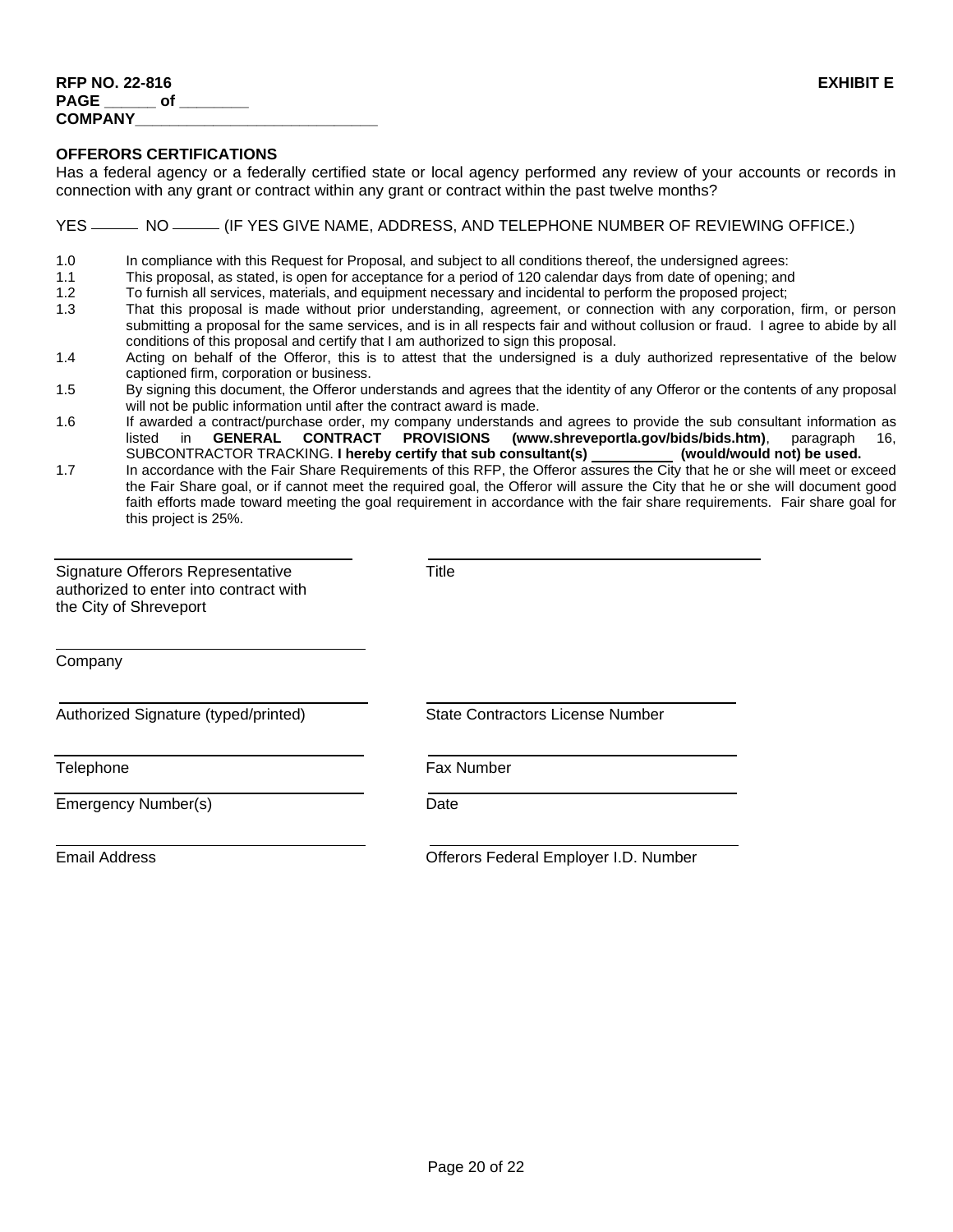FROM:

\*License # \*State Contractors License Number or Insert EXEMPTION, IF NOT REQUIRED.

PLEASE RUSH TO:

# **CITY OF SHREVEPORT OFFICE OF THE PURCHASING AGENT 505 Travis Street, Suite 610 SHREVEPORT, LOUISIANA 71101-3042**

**SEALED PROPOSAL FOR:**

**RFP Number: 22-816** 

**Project Name: FINANCIAL CONSULTANT - AIRPORT**

**Opening Date/Time:** 

**Attention: Use this format on the outside of your container when responding with a paper proposal. We do not accept faxed responses for formal solicitations! Revised 12-15-11**

EXHIBIT F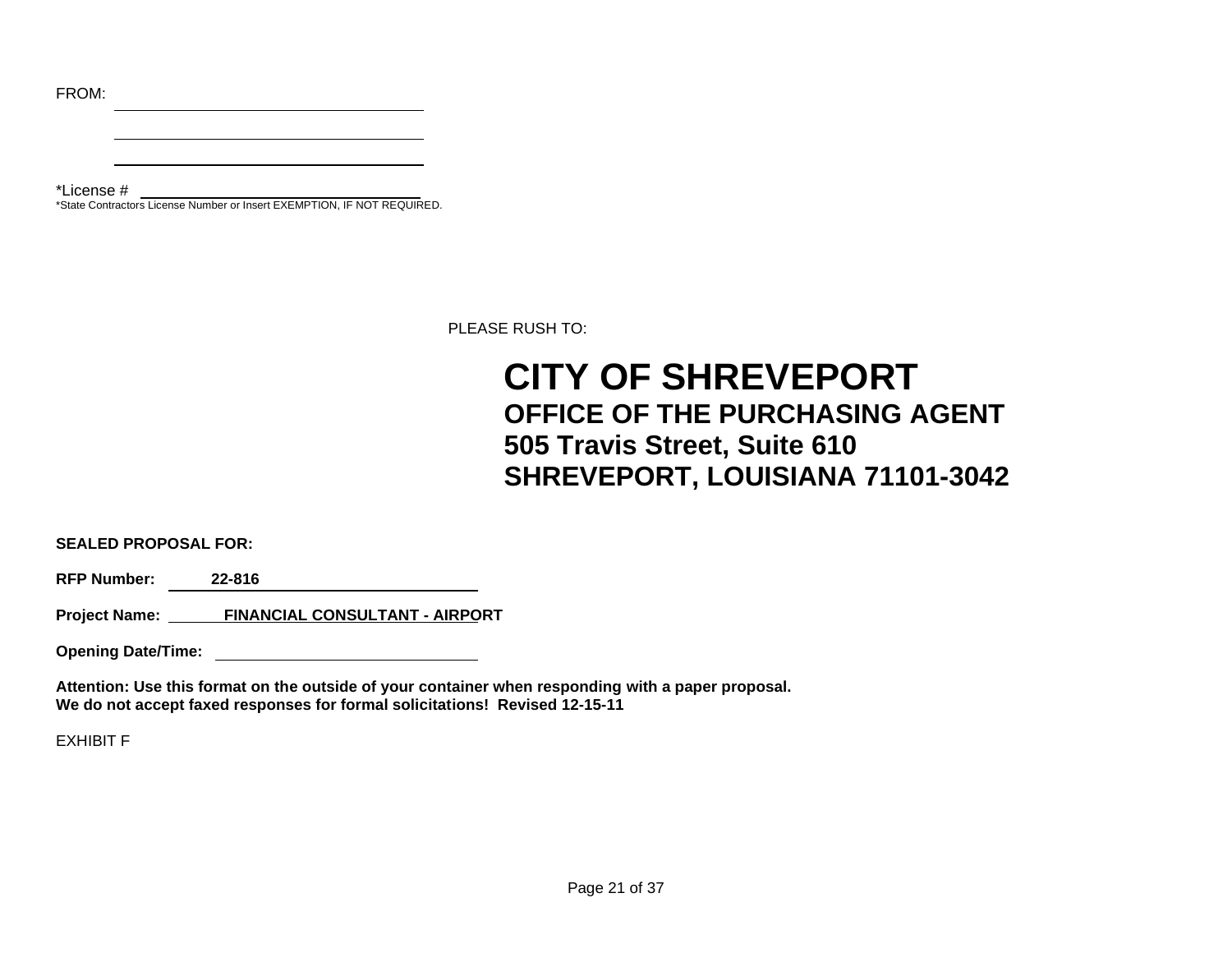# **City of Shreveport COMPLIANCE AGREEMENT**-**FSC FORM 1**

RFP Number: \_\_\_22-816\_\_ (Revised 9-10-07)

#### **By signing this document, the bidder hereby certifies, understands, and affirms that:**

- 1.0 It has not discriminated against any FSC, S/DBE, or DBE firms in awarding subcontracts for this project.
- 2.0 The good faith efforts requirements are contractual obligations that must be fulfilled whether or not listed on these forms.
- 3.0 **The apparent lowest construction/service provider bidder shall be required to complete/submit Fair Share Forms 1 through 4 within 72 hours after notification. If additional information is needed, it must be turned in within 24 hours or the bid will be declared as non-responsive when additional time is not approved by the Fair Share office.**
- 4.0 Failure to provide information may result in a loss of the bidder's bid bond.
- 5.0 Replacement of a subcontractor during contract performance without: a) obtaining the prior written consent of the DBE Compliance Manager and/or the Fair Share Office and the originating department; and b) subsequent good faith efforts in selection of a replacement; is prohibited and a breach of contract. **See UTILIZATION/CONTRACT TRACKING-FSC FORM 2 AS REQUIRED FOR ALL SUBS/SUB of SUBS.**
- 6.0 Consideration was given to waiving bonding requirements for FSC, S/DBE, or DBE subcontractors.

#### **And, Executes this Compliance Agreement as:**

Company Name:

Address:

Phone Number: FAX Number:

By:  $\overline{\phantom{0}}$ 

Signature of Authorized Owner or Representative Title Date

Print Name: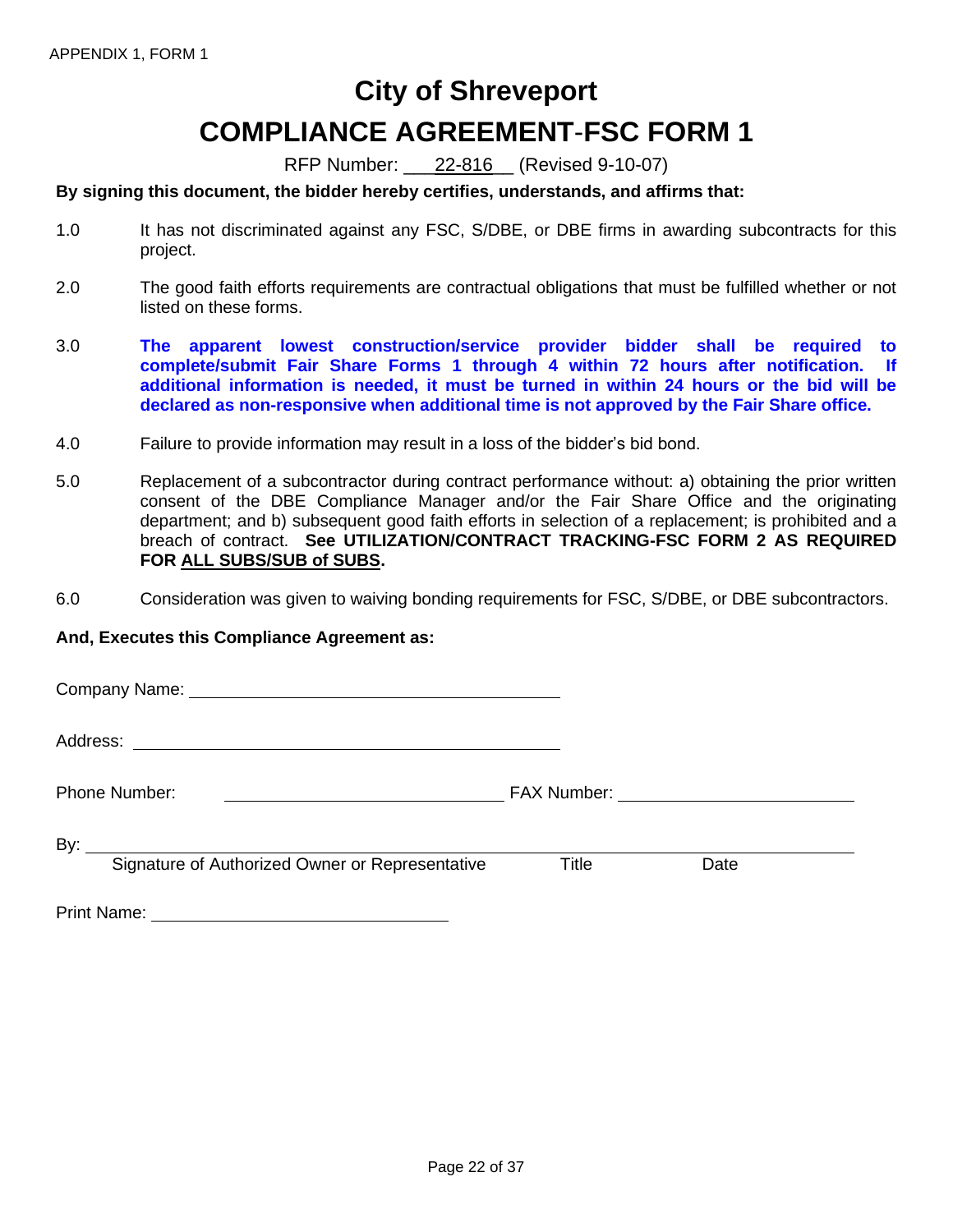# **City of Shreveport UTILIZATION/CONTRACT TRACKING-FSC FORM 2**

**This multipurpose form is used to list all types of subs and changes to their status for Fair Share and Contract Tracking Reporting. (Revised 1/20/2021)**

1. IFB/RFP/RFS/RFQ # (Circle 1) \_22-816 \_\_\_\_\_\_ 2. Project Name \_\_\_\_\_\_\_\_\_\_\_\_\_\_\_\_\_\_

| 3. Prime Contractor | 4. Bid Amount of Total Project (\$) |
|---------------------|-------------------------------------|
|---------------------|-------------------------------------|

| 5. Prime Contractor's Federal Tax ID # | Change Order? Yes or No | C/O# |
|----------------------------------------|-------------------------|------|
|                                        |                         |      |

| List all Subcontractors (copy as needed) | Status - Circle<br>all that apply | Type of work to<br>be performed | Subcontracted<br>Amount $$ + or (-)$ |
|------------------------------------------|-----------------------------------|---------------------------------|--------------------------------------|
| Phone #<br>State Class/License #         | FSC, DBE                          |                                 |                                      |
| Name<br>State Class/License #            | FSC, DBE                          |                                 |                                      |
| Name<br>State Class/License #            | FSC, DBE                          |                                 |                                      |

| Prime Contractor's Signature |       | Date<br>none                |  |
|------------------------------|-------|-----------------------------|--|
| Project Mgr. Signature:      | )ate. | Fair Share Office Approval: |  |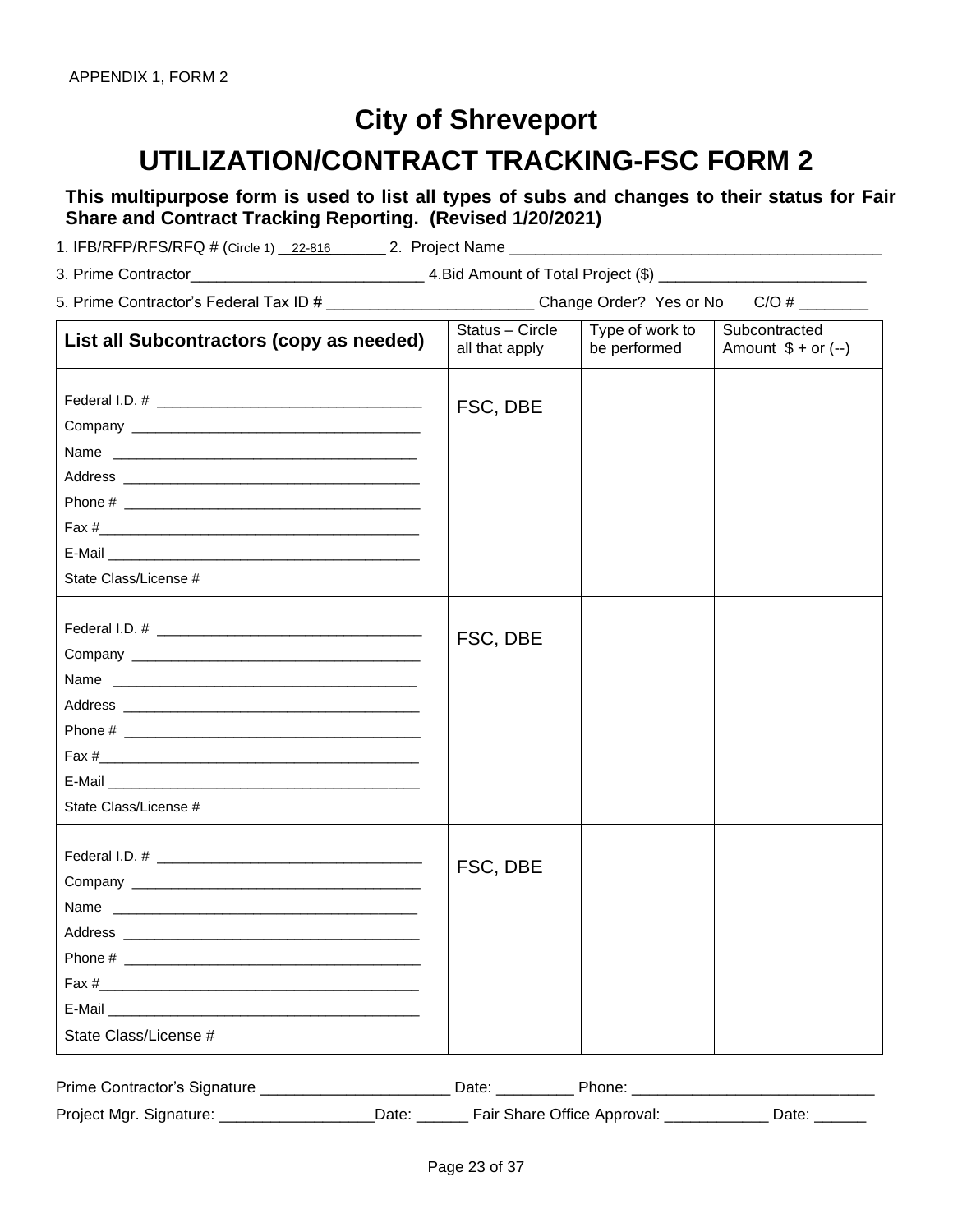# **City of Shreveport PROJECT CONTACT SHEET-FSC FORM 3**

(Revised 8-30-07)

Name of Project: \_\_\_\_\_\_\_\_\_\_\_\_\_\_\_\_\_\_\_\_\_\_\_\_\_\_\_\_\_\_\_\_\_\_\_\_\_ Bid Number: \_\_\_\_\_\_\_\_\_\_\_\_\_\_\_\_\_\_\_

Bidder's Name: \_\_\_\_\_\_\_\_\_\_\_\_\_\_\_\_\_\_\_\_\_\_\_\_\_\_\_\_\_\_\_\_\_\_\_\_\_\_\_\_\_\_\_\_\_\_\_\_\_\_\_\_\_\_\_\_\_\_\_\_\_\_\_\_\_\_\_\_

Bidders should record their contacts with potential FSC or DBE subcontractors through use of this log. Additional forms may be copied if needed.

| Name of<br>Subcontractor | Type of<br>Contact(s) | Date &<br>Time of<br>Contact | Person<br>making/receiving<br>call or other<br>communications | Contact<br>made?<br>Yes/No | Quote<br>received<br>Amount<br>$(\$)$ | Quote<br>accepted<br>Or rejected? | Comments |
|--------------------------|-----------------------|------------------------------|---------------------------------------------------------------|----------------------------|---------------------------------------|-----------------------------------|----------|
|                          |                       |                              |                                                               |                            |                                       |                                   |          |
|                          |                       |                              |                                                               |                            |                                       |                                   |          |
|                          |                       |                              |                                                               |                            |                                       |                                   |          |
|                          |                       |                              |                                                               |                            |                                       |                                   |          |
|                          |                       |                              |                                                               |                            |                                       |                                   |          |
|                          |                       |                              |                                                               |                            |                                       |                                   |          |
|                          |                       |                              |                                                               |                            |                                       |                                   |          |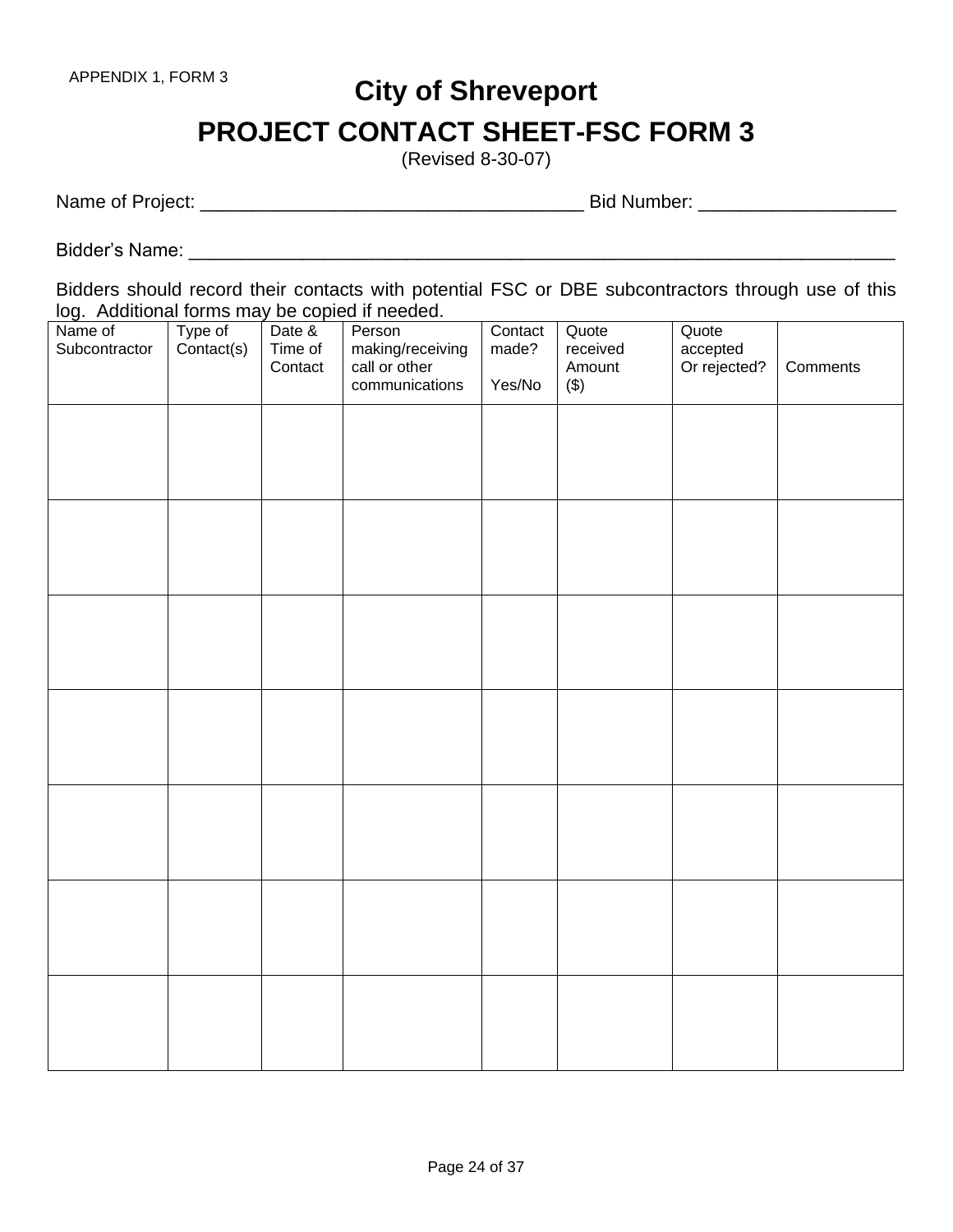

**Fair Share / Disadvantaged Business Enterprise Compliance Management**

### **LETTER OF INTENT TO PERFORM AS A PRIME CONTRACTOR AND UTILIZE A SUBCONTRACTOR/SUBCONSULTANT**

[NOTE: Pursuant to the City of Shreveport's Fair Share Program for Equal Business Opportunity, established by Ordinance No. 105, 1999, 7-27-99, DBE firms participating in the Program must have current certification status prior to award of a contract where they are counted towards subcontracting participation. If the City of Shreveport determines that a firm is not an eligible DBE firm, that firm is advised to immediately submit a completed certification application to the State of Louisiana, Department of Transportation and Development, LAUCP Section, P.O. Box 94245, Baton Rouge, LA 70804-9245 for consideration on subsequent projects.

1. Name of Project

2. Name of offeror/prime contractor

3. The undersigned is prepared to perform the following described work and/or supply the material listed in connection with the above project (where applicable specify "supply" , "install" or "perform particular services"):

|                                                                                                                                                                                                                                                                                                                                                                                                                                                                                                                         | at the price of $$$                                    |  |  |  |
|-------------------------------------------------------------------------------------------------------------------------------------------------------------------------------------------------------------------------------------------------------------------------------------------------------------------------------------------------------------------------------------------------------------------------------------------------------------------------------------------------------------------------|--------------------------------------------------------|--|--|--|
| (Name of DBE/FSC Firm)                                                                                                                                                                                                                                                                                                                                                                                                                                                                                                  | (Date)                                                 |  |  |  |
| Circle one (Owner/Authorized Agent of DBE/FSC firm) Type or Print Name (Signature of Owner or Authorized Agent of DBE /FSC Firm)                                                                                                                                                                                                                                                                                                                                                                                        |                                                        |  |  |  |
| (Phone Number)                                                                                                                                                                                                                                                                                                                                                                                                                                                                                                          | (Fax Number)                                           |  |  |  |
| <b>AFFIDAVIT OF PRIME CONTRACTOR</b>                                                                                                                                                                                                                                                                                                                                                                                                                                                                                    |                                                        |  |  |  |
| I HEREBY DECLARE AND AFFIRM that I,<br>(Circle one-Owner/Authorized Agent)                                                                                                                                                                                                                                                                                                                                                                                                                                              | am the duly authorized representative of               |  |  |  |
| <b>Name of Prime Contractor</b>                                                                                                                                                                                                                                                                                                                                                                                                                                                                                         | and that I have personally reviewed the material and   |  |  |  |
| facts set forth in this Letter of Intent to Perform. To the best of my knowledge, information, and belief, the facts in this form are<br>true, and no material facts have been omitted.                                                                                                                                                                                                                                                                                                                                 |                                                        |  |  |  |
| Pursuant to the City of Shreveport Ordinance, No. 105, 1999, 7-27-99, Sec. 2-414, Intentional failure by a contractor or service<br>provider to include these designated businesses could constitute breach of contract and result in remedial action. Further, any<br>person [entity] who makes a false or fraudulent statement in connection with participation of a DBE or FSC in any City of<br>Shreveport contract may be referred for debarment procedures from subsequent contracts with the City of Shreveport. |                                                        |  |  |  |
| I do solemnly swear or affirm that the signatures contained herein and the information provided by the Prime Contractor are true<br>and correct, and that I am authorized on behalf of the Prime Contractor to make this affidavit.                                                                                                                                                                                                                                                                                     |                                                        |  |  |  |
| Circle One (Owner/ Authorized Agent) Type or Print Name                                                                                                                                                                                                                                                                                                                                                                                                                                                                 | (Name of Prime Contractor company/firm -Print or Type) |  |  |  |
| (Signature of Owner or Authorized Agent)                                                                                                                                                                                                                                                                                                                                                                                                                                                                                | (Date)                                                 |  |  |  |
| (Phone Number)                                                                                                                                                                                                                                                                                                                                                                                                                                                                                                          | (Fax Number)<br>(Revised 8-30-07)                      |  |  |  |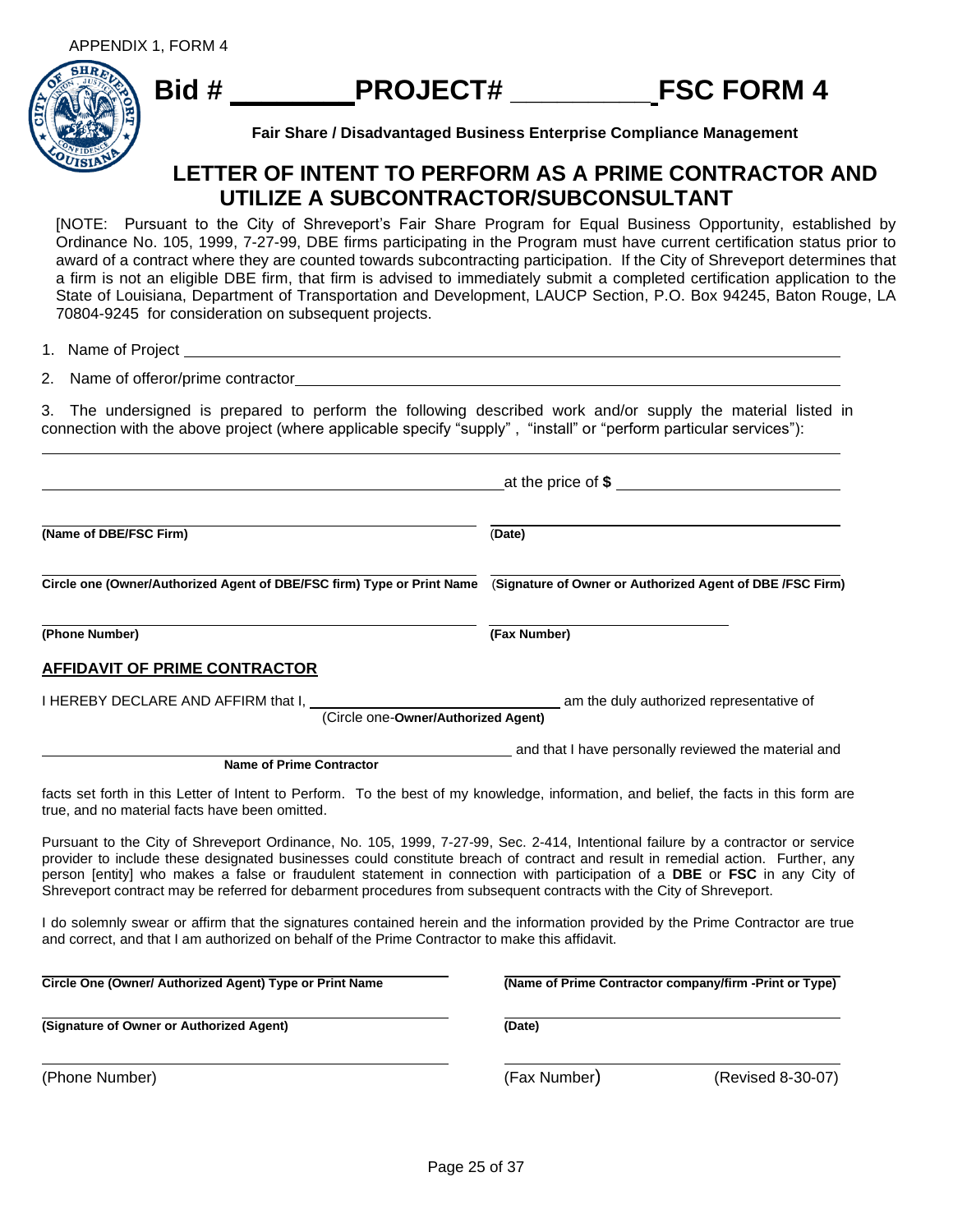|                                                                                                                                                                                                                                                                                                                                 |                                                  | <b>SUBCONTRACTOR PAYMENT AND UTILIZATION REPORT - FORM 5</b> |                                   |                                                                              |                                             |                                     |                                                                                | (Revised 6/20/2020)                           |
|---------------------------------------------------------------------------------------------------------------------------------------------------------------------------------------------------------------------------------------------------------------------------------------------------------------------------------|--------------------------------------------------|--------------------------------------------------------------|-----------------------------------|------------------------------------------------------------------------------|---------------------------------------------|-------------------------------------|--------------------------------------------------------------------------------|-----------------------------------------------|
| <b>Contract Number:</b>                                                                                                                                                                                                                                                                                                         |                                                  |                                                              |                                   |                                                                              | <b>Prime Contract Amount:</b>               |                                     |                                                                                |                                               |
| Progress Report Number:                                                                                                                                                                                                                                                                                                         | To:<br><b>Report Period Dates:</b>               |                                                              |                                   |                                                                              |                                             |                                     |                                                                                |                                               |
| Prime Contractor:                                                                                                                                                                                                                                                                                                               |                                                  |                                                              |                                   | Project Name:                                                                |                                             |                                     |                                                                                |                                               |
| (1)                                                                                                                                                                                                                                                                                                                             | (2)                                              | (3)                                                          | (4)                               | (5)                                                                          | (6)                                         | (7)                                 | (8)                                                                            | (9)                                           |
| <b>Subcontractor Name</b>                                                                                                                                                                                                                                                                                                       | <b>Class</b>                                     | <b>Work Description</b>                                      | Original<br>Subcontract<br>Amount | Approved<br>Changes                                                          | Revised<br>Subcontract<br>Amount<br>$(4+5)$ | Current<br>Period Work<br>Completed | <b>Total Work</b><br>Completed to<br>Date<br>(Previous Total to<br>Date $+(7)$ | Remaining<br>Subcontract<br>Amount<br>$(8-6)$ |
|                                                                                                                                                                                                                                                                                                                                 | $\Box$ FSC<br>$\Box$ DBE<br>$\Box$<br><b>SBE</b> |                                                              |                                   |                                                                              |                                             |                                     |                                                                                |                                               |
|                                                                                                                                                                                                                                                                                                                                 | $\Box$ FSC<br>$\Box$ DBE                         |                                                              |                                   |                                                                              |                                             |                                     |                                                                                |                                               |
|                                                                                                                                                                                                                                                                                                                                 | $\Box$<br><b>SBE</b>                             |                                                              |                                   |                                                                              |                                             |                                     |                                                                                |                                               |
|                                                                                                                                                                                                                                                                                                                                 | $\Box$ FSC                                       |                                                              |                                   |                                                                              |                                             |                                     |                                                                                |                                               |
|                                                                                                                                                                                                                                                                                                                                 | $\Box$ DBE                                       |                                                              |                                   |                                                                              |                                             |                                     |                                                                                |                                               |
|                                                                                                                                                                                                                                                                                                                                 | П<br><b>SBE</b>                                  |                                                              |                                   |                                                                              |                                             |                                     |                                                                                |                                               |
|                                                                                                                                                                                                                                                                                                                                 | $\Box$ FSC<br>$\square$ DBE                      |                                                              |                                   |                                                                              |                                             |                                     |                                                                                |                                               |
|                                                                                                                                                                                                                                                                                                                                 | $\Box$ SBE                                       |                                                              |                                   |                                                                              |                                             |                                     |                                                                                |                                               |
|                                                                                                                                                                                                                                                                                                                                 | $\Box$ FSC                                       |                                                              |                                   |                                                                              |                                             |                                     |                                                                                |                                               |
|                                                                                                                                                                                                                                                                                                                                 | $\square$ DBE<br>П<br><b>SBE</b>                 |                                                              |                                   |                                                                              |                                             |                                     |                                                                                |                                               |
| This worksheet assumes a 5% retainage.<br>Changes to Contract: Replacement, substitution, or addition to FSC, S/DBE or DBE firms must be handled in conformance with the contract<br>documents.                                                                                                                                 |                                                  |                                                              |                                   |                                                                              |                                             | Notary Public Use Only:<br>State of |                                                                                |                                               |
| IT IS HEREBY CERTIFIED THAT THE ABOVE LISTED FIRMS HAVE BEEN FULLY UTILIZED BY OUR COMPANY IN THE AMOUNTS                                                                                                                                                                                                                       |                                                  |                                                              |                                   |                                                                              |                                             | Parish / County of                  |                                                                                |                                               |
| REPRESENTED ABOVE AND THAT THE INFORMATION CONTAINED HEREIN IS COMPLETE AND ACCURATE.<br>Printed Name of Authorized Contractor Representative:                                                                                                                                                                                  |                                                  |                                                              |                                   | Subscribed and sworn to (or affirmed) before me this<br>_day of ____________ |                                             |                                     |                                                                                |                                               |
| Authorized Signature of Contractor Representative:<br>Date:                                                                                                                                                                                                                                                                     |                                                  |                                                              |                                   | in the year of                                                               |                                             |                                     |                                                                                |                                               |
| Instructions: Document must be typed or printed Legibly. Unreadable information will require resubmittal and may cause delays in processing.<br>Submit with request for progress payment and send a copy to:<br>DBE Compliance Manager and/or the City of Shreveport's Fair Share Office, P.O. Box 31109, Shreveport, LA 71130. |                                                  |                                                              |                                   |                                                                              |                                             | Signature of Notary Public:         |                                                                                |                                               |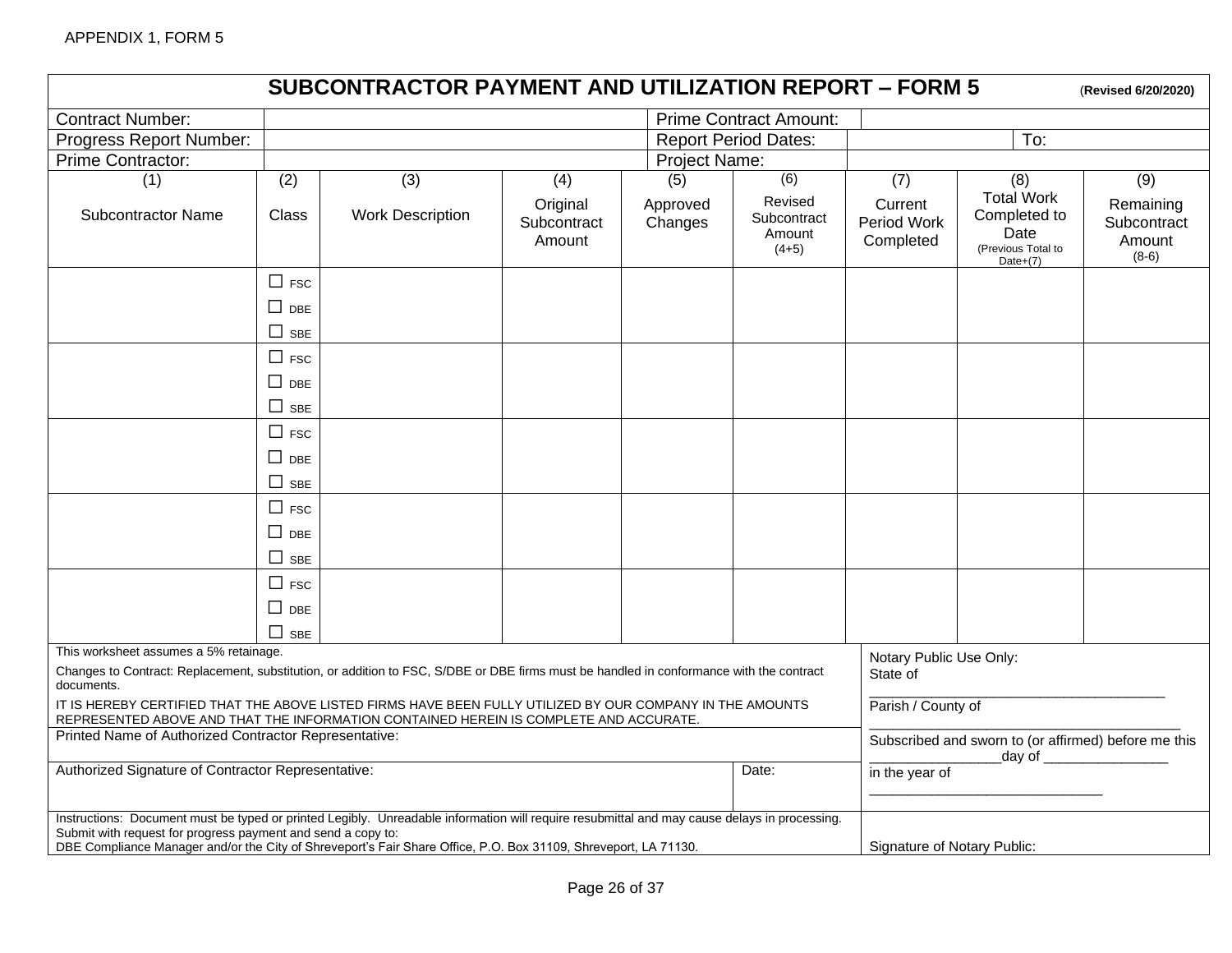### **INSTRUCTIONS FOR COMPLETING FSC FORM 5 SUBCONTRACTOR PAYMENT AND UTILIZATION**

(Revised 6/20/2020)

#### 1.0 **FORM 5 GENERAL INSTRUCTIONS**

- 1.1 All form 5 reports must be notarized before submittal. Notarization section is found in lower right corner of form.
- 1.2 All form 5 reports should be electronically. Only the Signature Block and Notary Block require handwritten input.
- 1.3 If the Form 5 Report is handwritten, it must be legibly printed. Any forms with illegible handwriting will be rejected and require resubmittal in acceptable print and could result in delays in processing applications for payment.
- 1.4 When entering current period and cumulative paid amounts into Form 5, enter the amount paid less retainage. It is assumed that 5% retainage has been held out of the payment. Including the retainage amount will result in an overstatement in payments and require all Payment Application Form 5's to be corrected and to be resubmitted. This will hold any current Payment Applications from being processed until satisfactory resolution.

#### **FORM 5 SPECIFIC INSTRUCTIONS**

- 1.2 CONTRACT NUMBER: Enter the contract number for this project as assigned by the City Purchasing Division.
- 1.3 PROGRESS REPORT NO: Enter Report number 1 for the first report submitted and subsequent numbers for reports submitted thereafter. Note, this should be the same as the invoice or payment application number.
- 1.4 PRIME CONTRACTOR: Enter Full Company Name as stated on contract with City of Shreveport.
- 1.5 PRIME CONTRACT AMOUNT: Enter the current Prime Contract Amount including any Approved Change orders.
- 1.6 REPORT PERIOD DATES: Enter the beginning and ending dates corresponding to the progress payment period. Example: 6/1/2020 thru 6/30/2020. Report periods should be sequential and not overlap.
- 1.7 PROJECT NAME: Enter the full project name as indicated on the contract documents.
- 1.8 SUBCONTRACTOR NAME: Enter the names of all subcontractors having performed work or paid on this project during the reporting period.
- 1.9 CLASSIFICATION: Select the appropriate FSC, S/DBE, or DBE status of each contractor listed in item 2.7. Note: Designations should be consistent with how firms were certified by LAUCP or the City of Shreveport at the time of contract award. Only one designation may be used for credit and will be applied accordingly. Non-certified firms should not have a designation selected.
- 1.10 LIST SECOND TIER SUBCONTRACTORS
- 1.11 WORK DESCRIPTION: Enter a brief description of the work subcontractors are performing. Example: Landscaping, electrical supplier, electrical contractor, remove and replace inlets, furnish, and install catch basins, etc.
- 1.12 ORIGINAL CONTRACT AMOUNT: Enter the original contract dollar amount for each subcontract at time of award.
- 1.13 APPROVED CHANGES: Enter the cumulative dollar value of any changes for each subcontract. If no changes then enter "0". Note: reductions in subcontractor amounts should be shown as negative with parentheses. Example negative amount (\$3,133.85). Additionally, please provide an explanation of any changes.
- 1.14 CURRENT APPROVED SUBCONTRACT AMOUNT: This amount should be the total dollar value current contract amount (Column 4) plus or minus approved changes (column 5).
- 1.15 CURRENT PERIOD CONTRACTOR WORK COMPLETED: Enter the amount paid to the subcontractor during the current reporting period. If the reporting period is June 1, 2020 thru June 30, 2020 and you paid your subcontractor during that period, that is the amount you enter in this section. ONLY the current period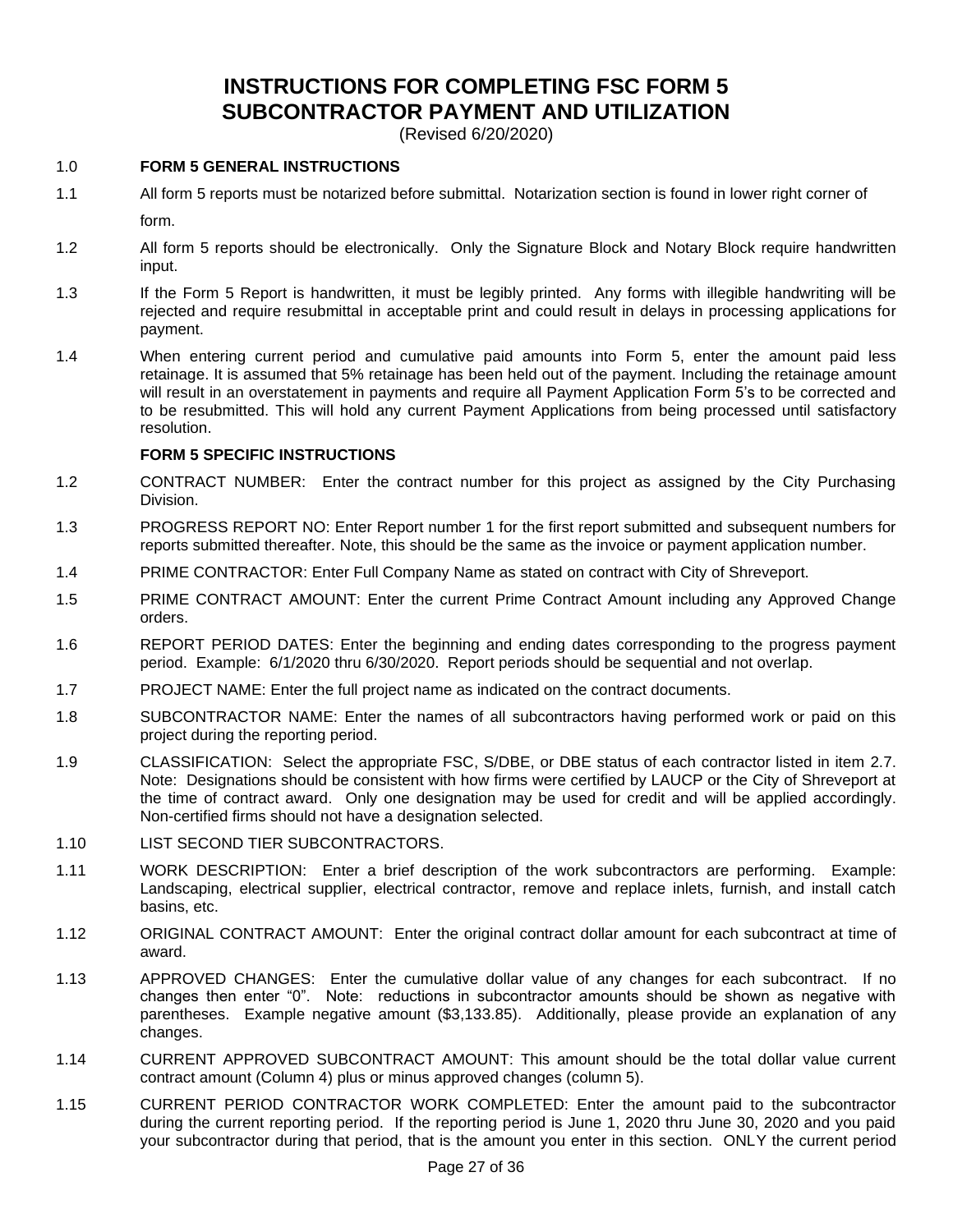amount paid to the subcontractor. Note: If you do not have any payments made to the subcontractor in the current period, you must enter "0".

- 1.16 CUMULATIVE ACTUAL SUBCONTRACTOR WORK COMPLETED TO DATE: Add the Cumulative amount paid to the subcontractor from the previous reporting period form 5 (Previous month Payment Application) to the current period amount paid to the subcontractor from the current form 5 (Current Payment Application). The total of the two is entered here. This should be the total amount paid to subcontractor including the current period.
- 1.17 REMAINING SUBCONTRACTOR AMOUNT: This is a calculated field in form 5. This calculation is the sum of the revised contract amount (Column 6) minus total work completed (Column 8). If filling form 5 out manually, please fill in based on the calculation listed above.
- 1.18 PRINTED NAME OF AUTHORIZED CONTRACTOR REPRESENTATIVE: Enter the printed name of responsible party having signature authority and acting as contractor representative on behalf of the contractor. Note: This can be entered electronically.
- 1.19 AUTHORIZED SIGNATURE OF CONTRACTOR REPRESENTATIVE: This signature line must be physically signed by the person having signature authority and acting representative on behalf of the Contractor. Note: This signature must match the printed name.
- 1.20 DATE: Enter the date in which form 5 was signed by the contractor authorized representative.
- 1.21 NOTARY PUBLIC: Contract must have this section completed by a licensed Notary Public before submittal.
- 1.22 RETENTION: Form 5 assumes 5% retention has been withheld from subcontractor payments.

END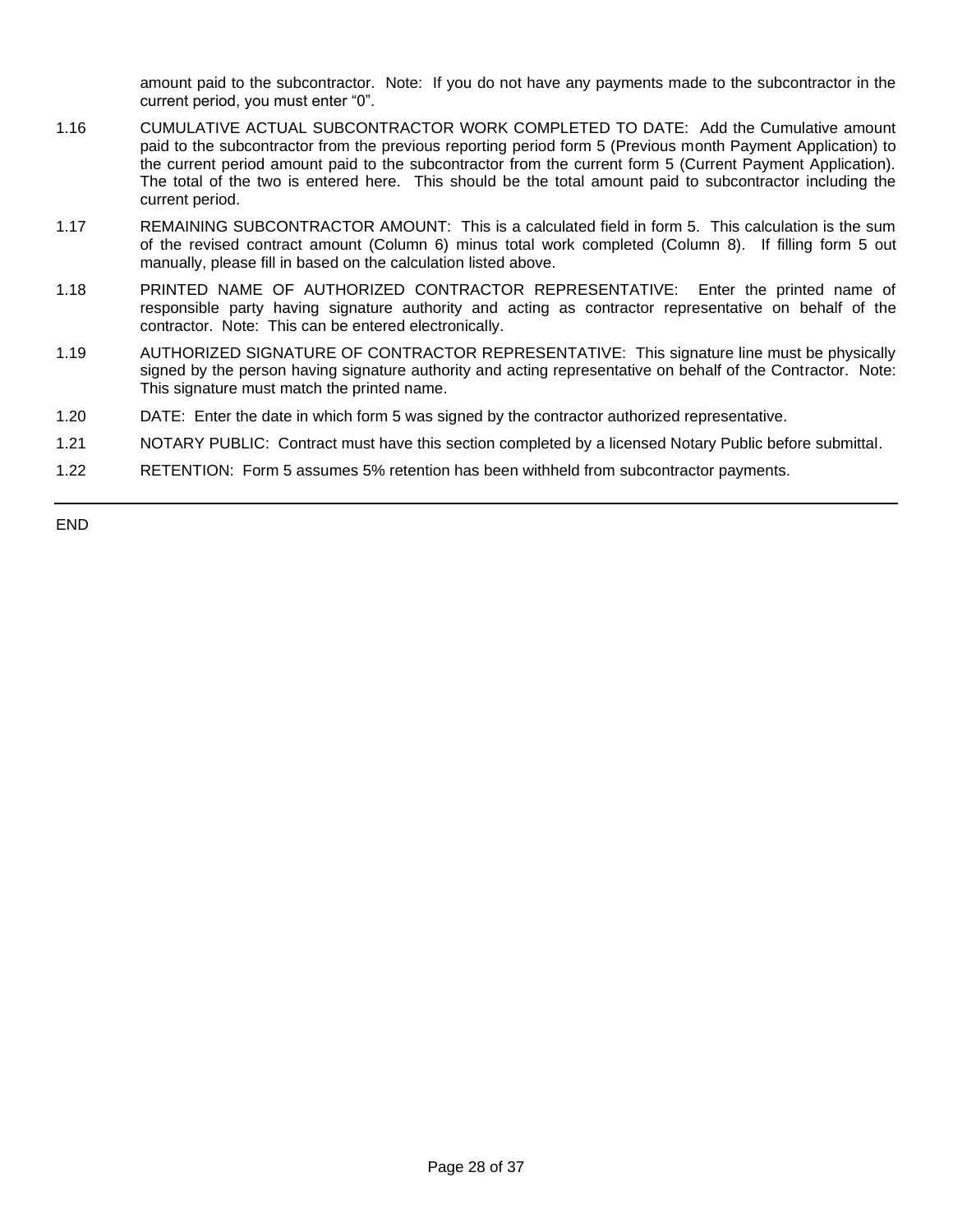### **City of Shreveport**

## **IFB/RFQ/RFP/RFS # 22-816 PROJECT FINANCIAL CONSULTANT- AIRPORT CONTRACT VERIFICATION-DBE/FSC FORM 6**

To be used for Architecture/Engineering, Construction & Service Contracts. This document must be furnished within five (5) working days after the City executed contract is picked up by the prime contractor. **The Notice to Proceed will not be issued until this form is received by the Project Manager for the City.** Project Manager sends copy to the Fair Share Office and Purchasing Division.

Is there a possibility other subs will be reported at a later date? Yes/No (circle one). Revised 6-2-10.

**By signing this document, the contractor hereby certifies, understands, and affirms that he/she has signed a contract (includes signed proposal, signed purchase order, or written contract) with the following subcontractors:**

| LIST ALL SUBCONTRACTORS<br>WITH SIGNED CONTRACTS | *ALREADY LISTED ON<br>FORM 2 (YES OR NO) | REPLACES THIS SUB THAT<br>WAS LISTED ON FORM 2 | <b>SIGNED</b><br>CONTRACT |
|--------------------------------------------------|------------------------------------------|------------------------------------------------|---------------------------|
|                                                  |                                          |                                                | <b>AMOUNT \$</b>          |
|                                                  |                                          |                                                |                           |
|                                                  |                                          |                                                |                           |
|                                                  |                                          |                                                |                           |
|                                                  |                                          |                                                |                           |
|                                                  |                                          |                                                |                           |
|                                                  |                                          |                                                |                           |
|                                                  |                                          |                                                |                           |
|                                                  |                                          |                                                |                           |
|                                                  |                                          |                                                |                           |
|                                                  |                                          |                                                |                           |
|                                                  |                                          |                                                |                           |
|                                                  |                                          |                                                |                           |

**\*If answer is "no" list sub they replaced in the next column and attached a revised Form 2.**

The City reserves the right to require the contractor to produce or provide copies of any/all contracts listed. Pursuant to the City of Shreveport Ordinance, No. 105, 1999, 7-27-99, Sec. 2-414, Intentional failure by a contractor or service provider to include these designated businesses could constitute breach of contract and result in remedial action. Further, any person [entity] who makes a false or fraudulent statement in connection with participation of a **DBE** or **FSC** in any City of Shreveport contract may be referred for debarment procedures from subsequent contracts with the City of Shreveport.

I do solemnly swear or affirm that the signatures contained herein and the information provided by the Prime Contractor are true and correct, and that I am authorized on behalf of the Prime Contractor to make this affidavit.

**Circle One (Owner/ Authorized Agent) Type or Print Name (Name of Prime Contractor company/firm -Print or Type)**

**(Signature of Owner or Authorized Agent) (Physical Address)**

**(Phone Number) (Date)**

**(E-Mail Address) (Fax Number)**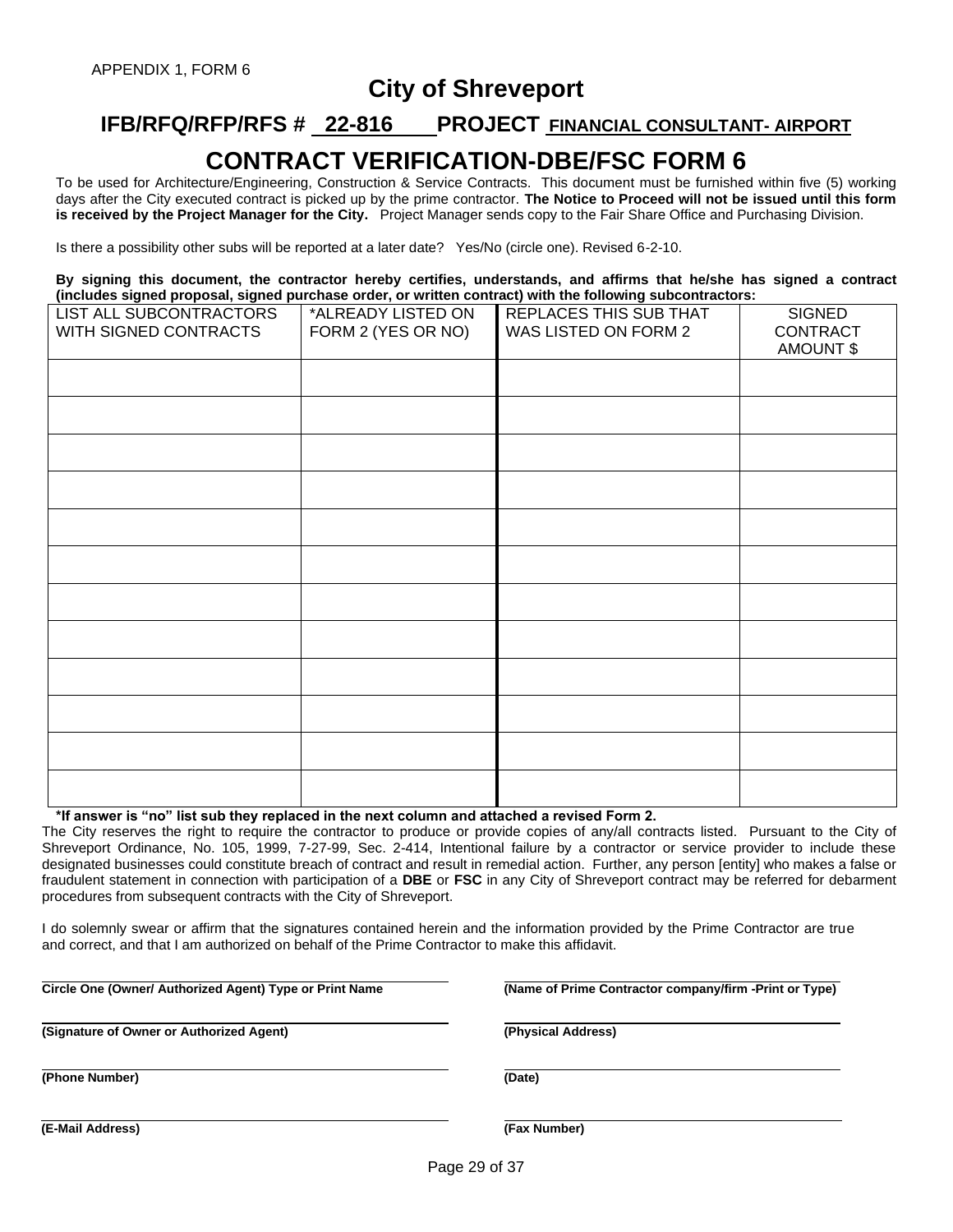



### **ATTESTING THAT ENTITY OR PERSON DOES NOT OWN ADJUDICATED OR LIEN PROPERTY AND DOES NOT OWE OUTSTANDING DEBT TO CITY**

#### **\* \* This affidavit is submitted to document compliance with Shreveport City Code 26-211. \* \***

BEFORE ME, the undersigned Notary Public duly qualified and commissioned, came and appeared

authorized representative of: with a Federal Tax Identification Number (EIN) of: and with a current email address of: who does hereby state as follows, to-wit:

- 1 Business Entity or Person does not own any property which is adjudicated to the City of Shreveport, Louisiana or which has demolition liens, grass cutting liens, or any other Property Standards liens on it. For purposes of this subsection, the term "own" shall mean to be the last record owner of the property prior to a tax sale or adjudication.
- 2 Business Entity or Person does not own more than twenty-five percent (25%) of a legal entity that owns any property which is adjudicated to the City or which has demolition liens, grass cutting liens, or any other Property Standards liens on it.
- 3 Business Entity or Person has paid all taxes, licenses, fees, fines and other charges which are outstanding and due to the City. E.g. false alarm fees, property standard fines, over-due water bills.
- 4 Business Entity or Person will provide written notification to the City's Purchasing Agent no later than the next work day after any of the above statements becomes invalid.
- 5 Upon request of the Purchasing Agent the City reserves the right to require a newly dated/issued Affidavit.

| BY:                                                           |                      |
|---------------------------------------------------------------|----------------------|
|                                                               | <b>Printed Name:</b> |
|                                                               | Title:               |
| <b>SWORN TO AND SUBSCRIBED BEFORE ME, this ____ day of __</b> |                      |

Notary Public

Notary Identification Number or LA Bar Roll Number \* \* \* \* \* \* \* \* \* \* \* \* \* \* \* \* \* \* \* \* \* \* \* \* \* \* \* \* \*

Mail **original** affidavit *via* U.S. mail or Deliver *via* other carrier or hand-delivery to:

Purchasing Division 505 Travis St., Suite 610 | Shreveport, LA 71101

**Affidavit must be on file in the Purchasing Office before a contract, purchase order or check is issued.**

Page 30 of 37 \*\* Form Revised 12/19/2019 \*\*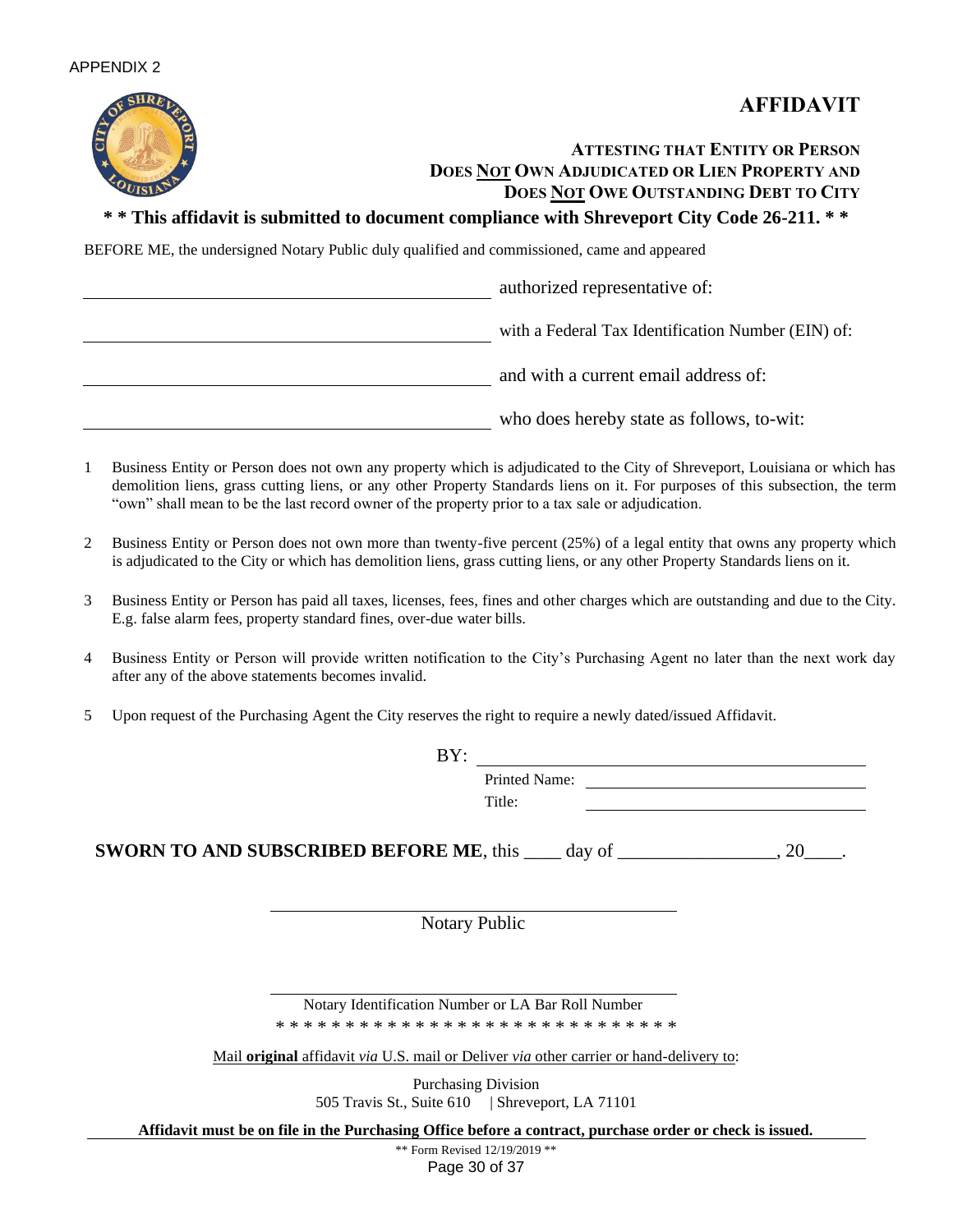# **City of Shreveport**

# **FELONY CONVICTION/E-VERIFY AFFIDAVIT**

This document must be furnished with your proposal. Failure to submit at the specified time may result in the proposal being declared as non-responsive.

#### RFP Number: 22-816

**By signing this document in accordance with La. R.S. 38:2227, the appearer, as a proposer on the above project, does hereby attest that:**

- 1.0 No sole proprietor or individual partner, incorporator, director, manager, officer, organizer, or member who has a minimum of a ten percent (10%) ownership in the bidding entity named below has been convicted of, or has entered a plea of guilty or nolo contendere to any of the following state crimes or equivalent federal crimes:
- 1.1 Public bribery (R.S. 14:118) 1.2 Extortion (R.S. 14:66)
- 1.3 Corrupt influencing (R.S. 14:120) 1.4 Money laundering (R.S. 14:23)
- 2.0 Within the past five years from the project bid date, no sole proprietor or individual partner, incorporator, director, manager, officer, organizer, or member who has a minimum of a ten percent (10%) ownership in the bidding entity named below has been convicted of, or has entered a plea of guilty or nolo contendere to any of the following state crimes or equivalent federal crimes, during the solicitation or execution of a contract or bid awarded pursuant to the provisions of Chapter 10 of Title 38 of the Louisiana Revised Statutes:
- 2.1 Theft (R.S. 14:67) 2.2 Identity Theft (R.S. 14:67.16) 2.3 Theft of a business record (R.S.14:67.20) 2.4 False accounting (R.S. 14:70)
- 2.5 Issuing worthless checks (R.S. 14:71) 2.6 Bank fraud (R.S. 14:71.1)
- 2.7 Forgery (R.S. 14:72) 2.8 Contractors; misapplication of payments (R.S.
- 14:202) 2.9 Malfeasance in office (R.S. 14:134)
- **3.0 By signing this document in accordance with La. R.S. 38:2212.10, the appearer, as a proposer on the above project, does hereby attest that:**
- 3.1 The private employer is registered and participates in a status verification system (E-Verify) to verify that all employees in the state of Louisiana are legal citizens of the United States or are legal aliens.
- 3.2 The private employer shall continue, during the term of the contract, to utilize a status verification system to verify the legal status of all new employees in the state of Louisiana.
- 3.3 The private employer shall require all subcontractors to submit to the employer a sworn affidavit verifying compliance with Paragraphs (3.1) and (3.2) of this Subsection.

If evidence is submitted substantiating that a false attestation has been made and the project must be readvertised or the contract cancelled, the awarded entity making the false attestation shall be responsible to the public entity for the cost of rebidding, additional costs due to increased cost of bids and any and all delay costs due to the rebid or cancellation of the contract.

#### **And, executes this document as:**

| Signature of Authorized Owner or Representative | Title | Date                                               |              |
|-------------------------------------------------|-------|----------------------------------------------------|--------------|
|                                                 |       |                                                    |              |
| Fax to: 318-673-5408                            |       | <b>OR</b> E-Mail to: shay.meadows@shreveportla.gov | $(10-23-15)$ |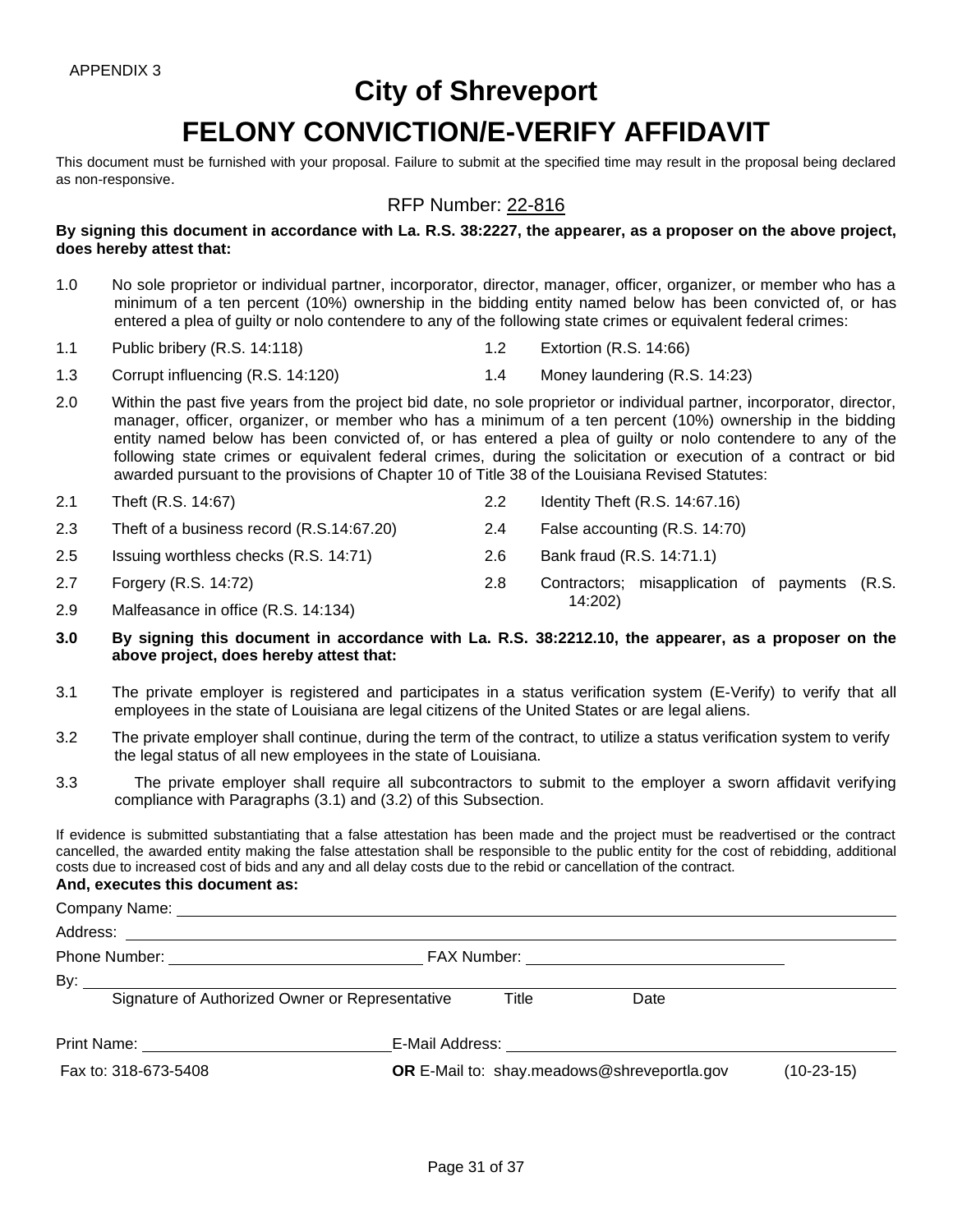### **Appendix 4**

**INSURANCE/BOND/INDEMNIFICATION REQUIREMENTS OF CONSTRUCTION/ PUBLIC WORKS CONTRACTORS** Give a copy of these requirements to your agent.

1.1 Definitions

#### 1.1.1 INSURANCE COMPANY

1.1.1.1 The company or firm which will protect the CONTRACTOR from claims which may arise out of or result from the Contractors operations and for which the CONTRACTOR may be legally liable. An acceptable insurance company is defined as one licensed in the State of Louisiana or an approved non-admitted carrier. Generally, as a minimum, the company issuing a bond must have a current **A. M. Best rating of A- or better**. Companies providing insurance coverage **other than bonds** must have a current **A. M. Best rating of B+VII or better**. This rating requirement will be waived for the Workers Compensation coverage only. Modification of this standard may be considered upon appeal to the Director of Finance.

#### 1.1.1.2 SURETY

1.1.1.3 The bondsman, party or parties who may guarantee the fulfillment of the contract by bond. An acceptable surety company is defined to be a company that is either domiciled in Louisiana or owned by Louisiana residents and is licensed to write surety bonds or appears on the current Treasury List (i.e., U. S. Department of the Treasury Circular 570, Companies Holding Certificates of Authority as Acceptable Sureties on Federal Bonds and as Acceptable Reinsuring Companies) and approved for an amount equal to or greater than the amount of the contract, licensed in the State of Louisiana and qualified to write bonds in the State of Louisiana.

#### 1.2 **SURETY BONDS**

#### 1.2.1 PROPOSAL GUARANTY

1.2.2 **When required**, the bid must be accompanied by a **bid bond in an amount not less than 5% of the total bid amount including additive alternates**. The proposal guaranty shall be a check certified by the cashier of a National or State Bank, or a bid bond guaranteed by an acceptable surety company. The certified check or bid bond shall be made payable to the City of Shreveport, Louisiana. A cashiers check or money order will be accepted; however, currency will not be accepted.

#### 1.2.3 PROCUREMENT OF SURETY BONDS AND INSURANCE

1.2.4 **When required**, any surety bond written for public works project shall be written by a surety or insurance company currently on the U. S. Department of Treasury Financial Management Service list of approved bonding companies which is published annually in the Federal Register or by an insurance company that is either domiciled in Louisiana or owned by Louisiana residents and is licensed to write surety bonds. For any public works project, no surety or insurance company shall write a bond which is in excess of the amount indicated as approved by the U. S. Department of the Treasury Financial Management Service list; companies authorized by this Paragraph who are not on the treasury list shall not write a bond when the penalty exceeds 15 percent of its capital and surplus, such capital and surplus being the amount by which the company's assets exceed its liabilities as reflected by the most recent financial statements filed by the company with the Department of Insurance. In addition, any surety bond written for a public works project shall be written by a surety or insurance company that is currently licensed to do business in the state of Louisiana.

#### 1.2.5 CONTRACT BOND

- 1.2.5.1 **When required**, prior to the execution of the contract, the CONTRACTOR shall file with the City a performance/maintenance/payment bond with an acceptable surety company, as defined herein, on a form provided by the City. The CONTRACTOR shall pay all premiums and costs thereof and incidental thereto. The bond must be signed by both the CONTRACTOR and surety.
- 1.2.5.2 The insurance required shall be written for not less than limits of liability specified herein. Coverage shall be written on forms which include contractual liability and independent contractor coverage on an occurrence basis and products/completed operations coverage. Products/completed operations coverage shall be maintained for a two-year period from the date of final payment. The coverages shall be maintained without interruption from date of commencement of the work until date of final payment and termination of any coverage required to be maintained after final payment.

#### 1.2.6 PROPERTY INSURANCE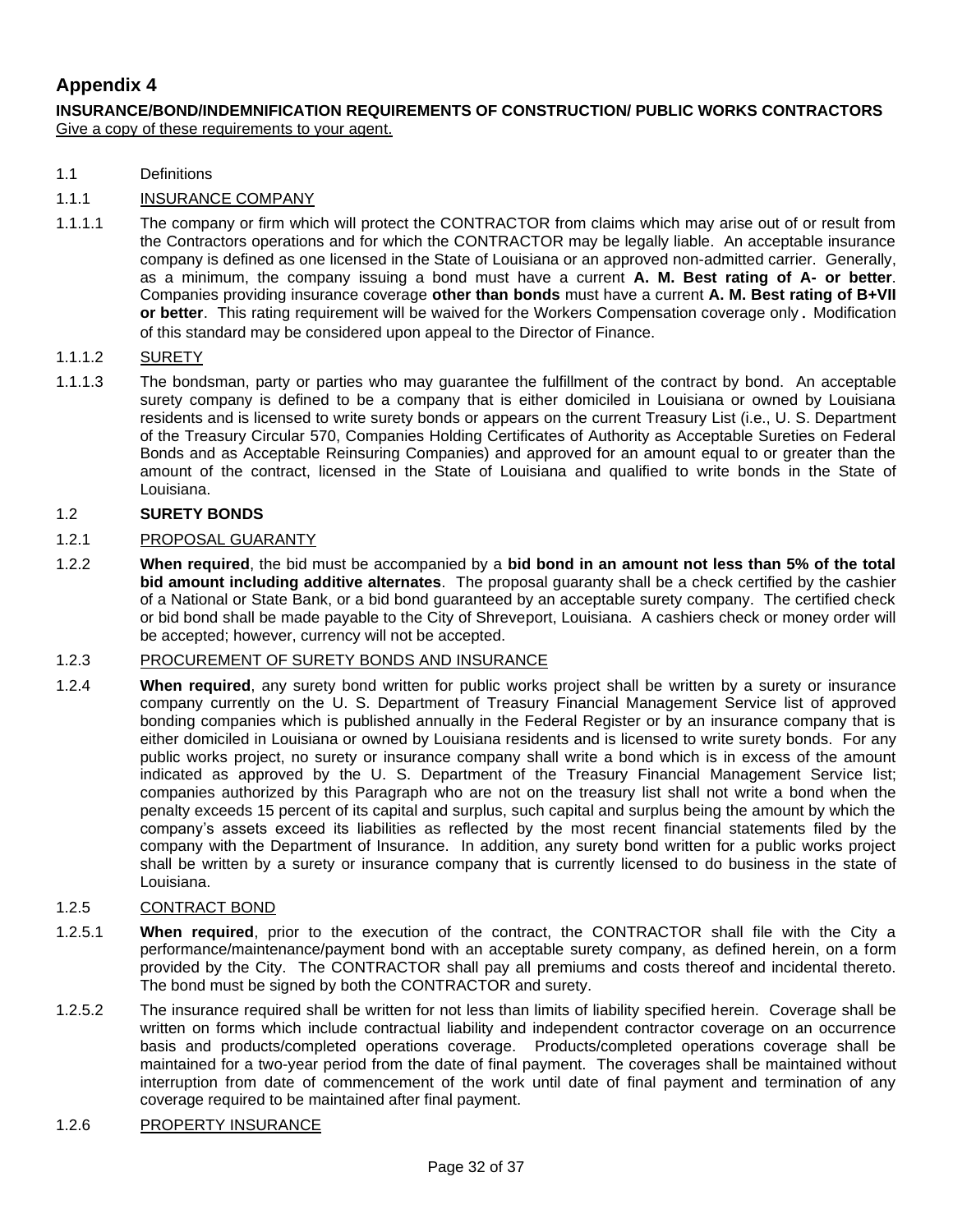- 1.2.6.1 CONTRACTOR shall obtain at CONTRACTORS cost such property insurance covering the work as may be specified in the Special Provisions of the contract.
- 1.2.6.2 Certificates of insurance on forms provided by the insurer shall be filed with the City prior to commencement of the work. The City has the right to require certified copies of the policies included with the certificates. Evidence that the Authorized Representative signing the Certificate is authorized to bind the insurance company or companies affording coverage may also be required. These certificates and insurance policies required by this shall contain a provision that coverages afforded under the policies will not be materially changed or canceled until at least a 30-day prior written notice has been given to the City by the insurance company. In the event the policies are canceled due to nonpayment of premium, only a 10-day notice will be required. If any of the foregoing insurance coverage are required to remain in force after final payment and are reasonably available, an additional certificate evidencing continuation of such coverage shall be submitted with the final Application for Payment Information concerning reduction of coverage shall be furnished by the CONTRACTOR with reasonable promptness in accordance with the Contractors information and belief.

#### 2.0 **INDEMNIFICATION**

- 2.1 To the fullest extent permitted by law, the CONTRACTOR shall indemnify, defend, and hold harmless the City and its agents and employees from and against claims, damages, losses and expenses, including but not limited to attorney's fees, arising out of or resulting from performance of the work, provided that such claim, damage, loss or expense is attributable to bodily injury, sickness, disease or death, or to injury or destruction of tangible property (other than work itself) including loss of use resulting there from, but only to the extent caused in whole or in part by negligent acts or omissions of the CONTRACTOR, a subcontractor, anyone directly or indirectly employed by them or anyone for whose acts they may be liable, regardless of whether or not such claim, damage, loss or expense is caused in part by a party indemnified hereunder. Such obligation shall not be construed to negate, abridge, or reduce other rights or obligations of indemnity which would otherwise exist as to a party or person described in this Paragraph.
- 2.2 In claims against any person or entity indemnified under this Paragraph by an employee of the CONTRACTOR, a subcontractor, anyone directly or indirectly employed by them or anyone for whose acts they may be liable, the indemnification obligation under this shall not be limited by a restriction on amount or type of damages, compensation or benefits payable by or for the CONTRACTOR or a subcontractor under workers or workmen compensation acts, disability benefit acts or other employee benefit acts.

#### 3.0 **USE OF LANDS**

#### 3.1 PRESERVATION AND RESTORATION OF RAILWAY PROPERTY

- 3.1.1 The provisions given elsewhere herein, which require the CONTRACTOR to protect property against damage, and which place upon the CONTRACTOR all responsibility for damage to property, injury to persons, and loss, expense, inconvenience and delay to the owners of property and others, shall be understood to apply in connection with railway lines or railroads the same as in connection with other kinds of property. In the protection of railway lines and railroad, however, the CONTRACTOR will be required to exercise particular care to avoid any damage which might result in train wrecks or in delays in train service. In the performance of work in close proximity to railroad tracks, the Contractor shall consult with the railroad owners or officials in regard to means and methods of conducting the work, and, unless the City orders otherwise, he shall use in the performance of the work means and methods which are not unsatisfactory to said owners or officials, and he shall at his own expense provide such track walkers and flag men as the said owners and officials may deem necessary for the adequate protection of the railroad property and train services.
- 3.2 The CONTRACTOR shall be solely and directly responsible to the owners and operators of such properties for any damage, injury, expense, loss, inconvenience or delay which may result from carrying out of the work to be done under this contract, and, if the special provisions so specify, he shall give bond or insurance in the amount therein specified to each corporation, company, partnership, or individual owning or operating any of the properties affected, in guarantee of this responsibility. Any extension of time granted the CONTRACTOR in which to complete the contract shall not relieve him or his surety from this responsibility.

#### 4.0 **RESPONSIBILITY FOR DAMAGE CLAIMS**

4.1 Contractors RESPONSIBILITY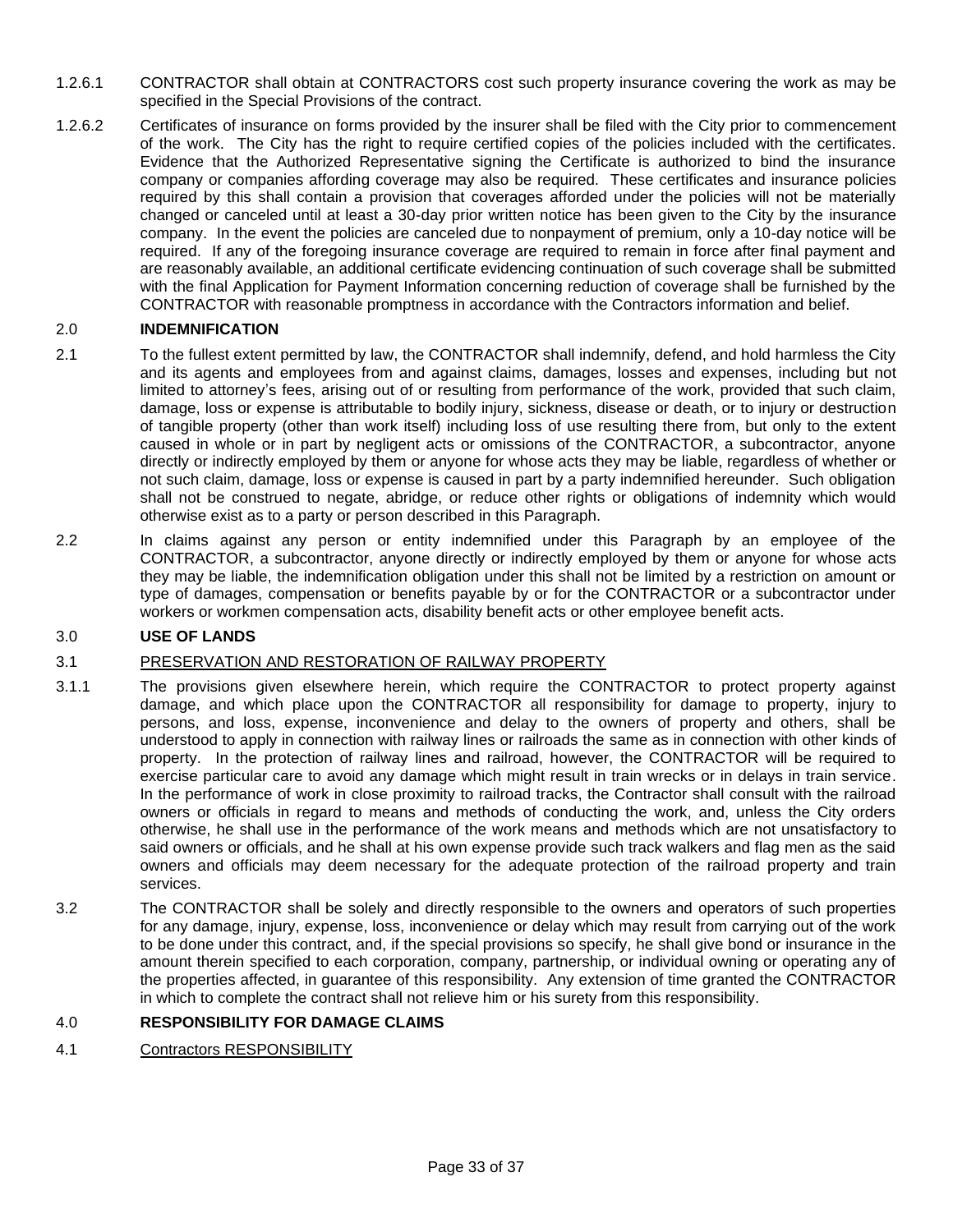4.1.1 Until final written acceptance of the project by the City, the CONTRACTOR shall have the charge and care thereof and shall take every precaution against injury or damage to any part thereof by the action of the elements, or from any other cause, whether arising from the execution or from the non-execution of the work. The CONTRACTOR shall rebuild, repair, restore, and make good all injuries or damages to any portion of the work occasioned by any of the above causes before final acceptance and shall bear the expense thereof except damage to the work due to unforeseeable causes beyond the control of and without the fault or negligence of the CONTRACTOR, including, but not restricted to, acts of God, of the public enemy or of governmental authorities. The CONTRACTOR shall notify in writing his insurer within 10 days of any claim against the project and provide the City with a copy of such notification.

#### 4.2 PERSONAL LIABILITY OF PUBLIC OFFICIALS

4.3 In carrying out the provisions contained herein or in exercising any power or authority granted by this contract, there shall be no personal liability upon any City employee or any official acting for the City, it being understood that in such matters they act as the agents of the City.

#### 4.4 NO WAIVER OF LEGAL RIGHTS

4.5 Inspection by the Engineer or by any of his duly authorized representative, any order, measurement, or certificate by the Engineer; any order by the City for the payment of money, any payment for or acceptance of any work or any extension of time; or any possession taken by the City, shall not operate as a waiver of any provision of the contract; or any power therein reserved to the City or of any right of damages therein provided. Any waiver of any breach of the contract shall not be held to be a waiver of any other or subsequent breach. The City reserves the right to correct any error that may be discovered in any estimate that may have been paid, and to adjust the same to meet the requirements of the contract and specifications. The City reserves the right to claim and recover, by process of law, sums as may be sufficient to correct any error or make good any deficit in the work resulting from such error, dishonesty, or collusion upon conclusive proof of collusion or dishonesty between the CONTRACTOR or his agents and the Engineer or his assistants discovered in the work after final payment has been made.

#### 4.6 THIRD-PARTY LIABILITY.

4.7 It is specifically agreed between the parties executing this contract that it is not intended by any of the provisions of any part of the contract to create in the public or any member thereof a third party beneficiary hereunder, or to authorize anyone not a party to this contract to maintain a suit for personal injuries or property damages pursuant to the terms or provisions of these specifications.

#### 5.0 INSURANCE REQUIREMENTS

- 5.1 The Contractor shall at its own expense provide and maintain certain insurance in full force and effect at all times during the term of this Agreement and any extensions thereto. Such insurance, at a minimum, must include the following coverages and limits of liability:
- 5.1.1 Commercial General Liability Insurance in an amount not less than a combined single limit of \$1,000,000 per occurrence. **This policy should be endorsed to name the City as an additional insured and proof provided via a DEC and/or endorsement.** It is the intent of the City that the policy coverage should not be limited by an annual aggregate limitation. If this policy is to be limited by an aggregate annual limitation, the aggregate limitation shall not be less than \$2,000,000 otherwise the contractor must provide a \$1,000,000 per project aggregate applicable for the project specified in this contract. This policy must be endorsed to include coverage for asbestos removal and pollution coverages.
- 5.1.2 Comprehensive Auto Liability Insurance, including hired, rented or non-owned automobiles, in an amount not less than \$100,000 Per Person and/or \$300,000 per occurrence or a combined single limit of \$500,000 per occurrence. **This policy should be endorsed to name the City as an additional insured and proof provided via a DEC and/or endorsement.**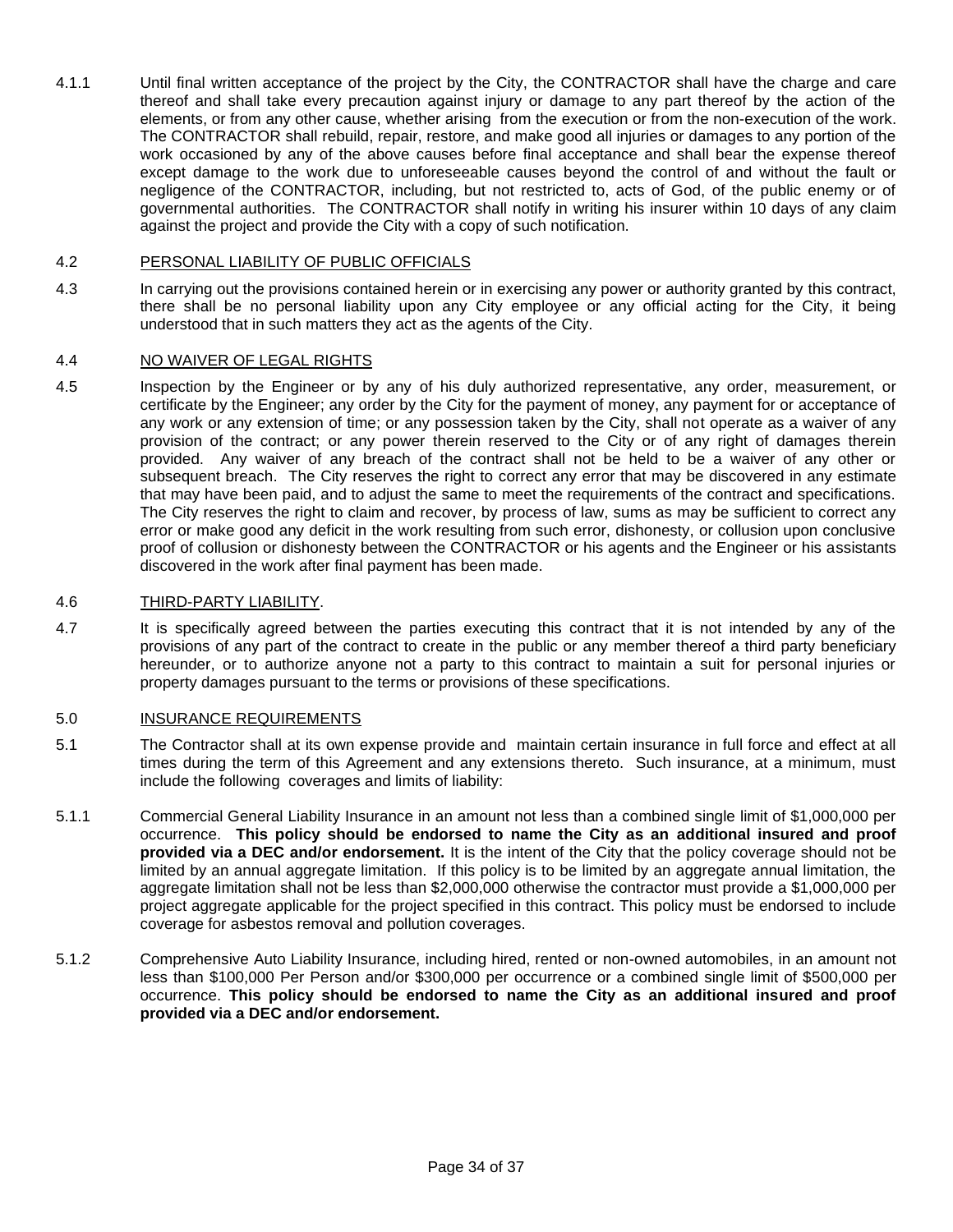- 5.1.3 Workers Compensation Insurance as required by the laws of the State of Louisiana and Employers Liability Insurance in a minimum amount of \$1,000,000. This policy shall contain an Other States Coverage Endorsement. When required by the City, this policy shall also be endorsed to include coverage required by the United States Longshoreman and Harbor Workers Compensation Act and Maritime Coverage. The certificate of insurance required herein, must have the following statement shown in the remark section: This policy for workers compensation protects all members of the insured organization, including an employer, a sole proprietor, a partner or bona fide officer of the insured organization, and all employees.
- 5.1.4 Builders Risk Insurance, for the mutual benefit of the Contractor and the City, to be provided in a reporting policy form or other form acceptable to the City. This policy shall be written on an all-risk basis providing coverage for the building structure and construction machinery and equipment. **This policy shall be endorsed to name the City as an additional insured and proof provided via a DEC page and/or by endorsement.**
- 5.2 All coverage provided herein shall be effective under insurance policies issued by solvent insurance carriers qualified to do business in the State of Louisiana and having an A.M. Best Company rating of **B+VII** or better. This rating requirement is waived on workers compensation only. The City reserves the right to inspect any and all insurance policies required pursuant to this Agreement, prior to commencement of the services specified in the Agreement and anytime thereafter.
- 5.3 Proof that such insurance coverage exists shall be furnished to the City by means of a DEC page and/or endorsement form before any part of the service specified by this Agreement are commenced. A provision should be included that in case of cancellation or any material change in the coverage stated above the City shall be notified thirty (30) days prior to any such change or cancellation. Said provision shall include cancellation for non-payment of premium. The Contractor shall be liable for its subcontractors' insurance coverage of the types and in the amounts stated above, and shall furnish the City with copies of such DEC page and/or endorsement.
- 5.4 The Contractor and all of its insurers shall, in regard to the above stated insurance, waive all right of recovery or subrogation against the City, its officers, agents or employees and its insurance companies.
- 5.5 The Contractor shall be responsible for compliance with all safety rules and regulations of the Federal Occupational Safety and Health Act of 1970 and those of all applicable State Acts, Laws or Regulations during the conduct of the Contractors performance of the Agreement. The Contractor shall indemnify the City for fines, penalties and corrective measures that result from the acts of commission or omission of the Contractor, its subcontractors, if any, agents, employees and assigns and their failure to comply with such safety rules and regulations.
- 5.6 The City will give the Contractor prompt notice in writing if the institution of any suit or proceeding and permit the Contractor to defend same, and will give all needed information, assistance, and authority to enable the Contractor to do so. The Contractor shall similarly give the City immediate notice of any suit or action filed or prompt notice of any claim arising out of the performance of the Contract. The Contractor shall furnish immediately to the City copies of all pertinent papers received by the Contractor.
- 5.7 If any part of the services specified by this agreement is sublet, similar insurance shall be provided by or on behalf of the subcontractor to cover their operations, and evidence of such insurance, satisfactory to the City, shall be furnished to the City by the Contractor.

#### **BEFORE A CONTRACT WITH THE CITY IS SIGNED BY THE MAYOR OR THE PURCHASING AGENT, YOUR INSURANCE AGENT MUST VERIFY THE CORRECT COVERAGE ON YOUR INSURANCE CERTIFICATE**.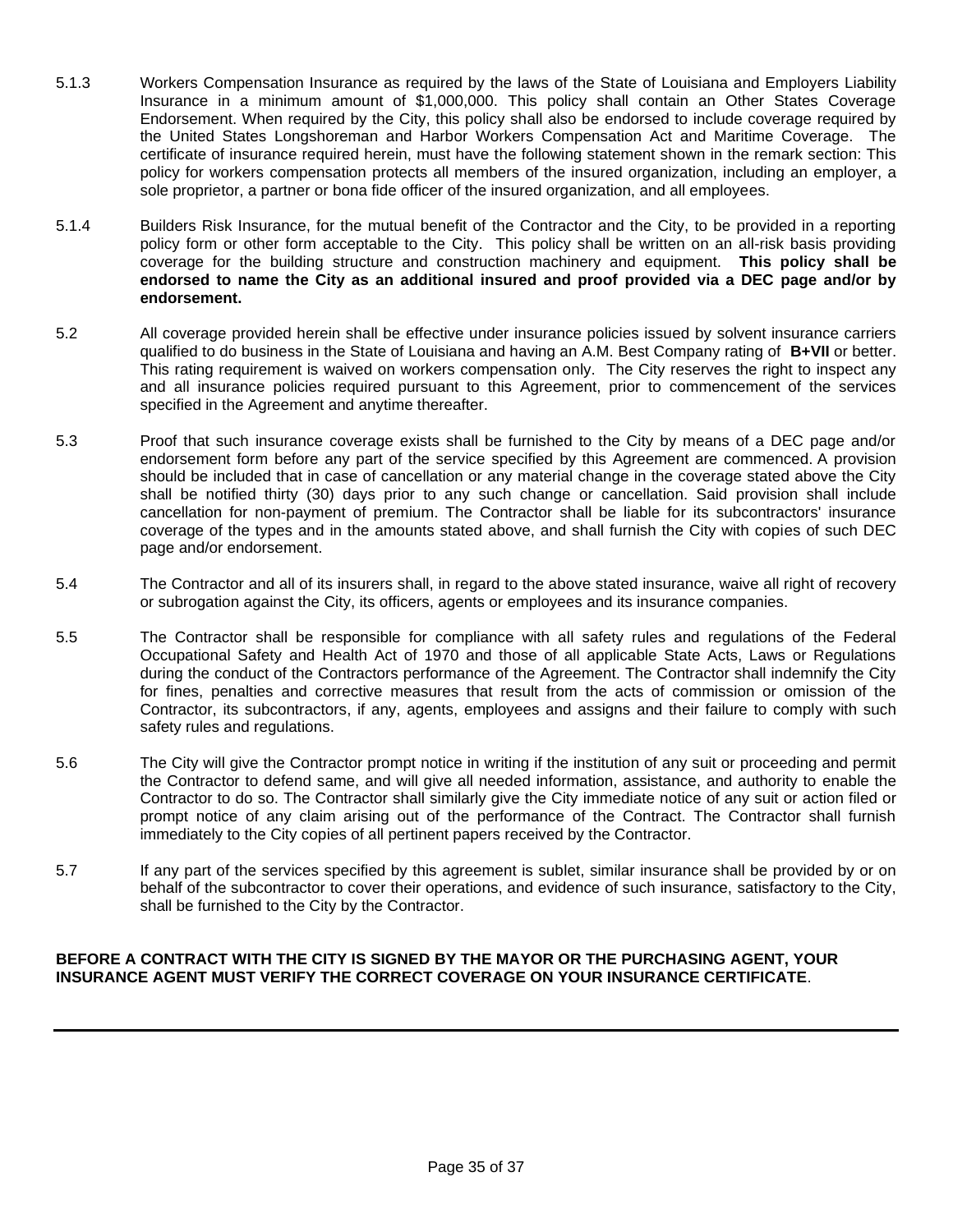# **ACKNOWLEDGMENT AND WAIVER OF**

### **WORKERS COMPENSATION INSURANCE**

(Required of the Successful Bidder-when applicable)

- 1.0 Pursuant to L.A.R.S. 23:1035, should a corporation, partnership, limited liability company or a sole proprietorship elect not to cover the following employees: (a) a President, Vice President, Secretary, or Treasurer of the corporation who owns more than 10% of the stock of the corporation, (b) a partner of the partnership employing the partner (c) a member of the L.L.C. who owns at least a 10% membership interest (d) a sole Proprietor of a sole proprietorship, the following acknowledgment and waiver of Workers Compensation Insurance must be completed and executed by the person authorized to sign such documents.
- 2.0 I, the undersigned, am the owner, partner, executive or officer authorized to execute documents on behalf of formulation of formulation of formulation of formulation of the formulation of the documents on the document of the document of the document of the document of the document of the document of the doc City of Shreveport. I hereby acknowledge that I have elected not to provide coverage for one or more employees as permitted by L.A. R.S. 23:1035 under Workers Compensation insurance. I hereby agree to waive any and all claims against the City of Shreveport for any workers compensation benefits made by or on behalf of any person that has been excluded from Workers compensation coverage in accordance with L.A.R.S. 23:1035. Additionally, I agree to indemnify and hold harmless the City of Shreveport from and against any liability claims arising out of injuries occurring to any of the individuals who have been excluded from Workers Compensation coverage pursuant to L.A.R.S. 23:1035 while providing services pursuant to the contract with the City of Shreveport.

| Company | <b>Witnesses</b>                      |
|---------|---------------------------------------|
|         |                                       |
|         | Attest: _____________________________ |
|         |                                       |
|         |                                       |